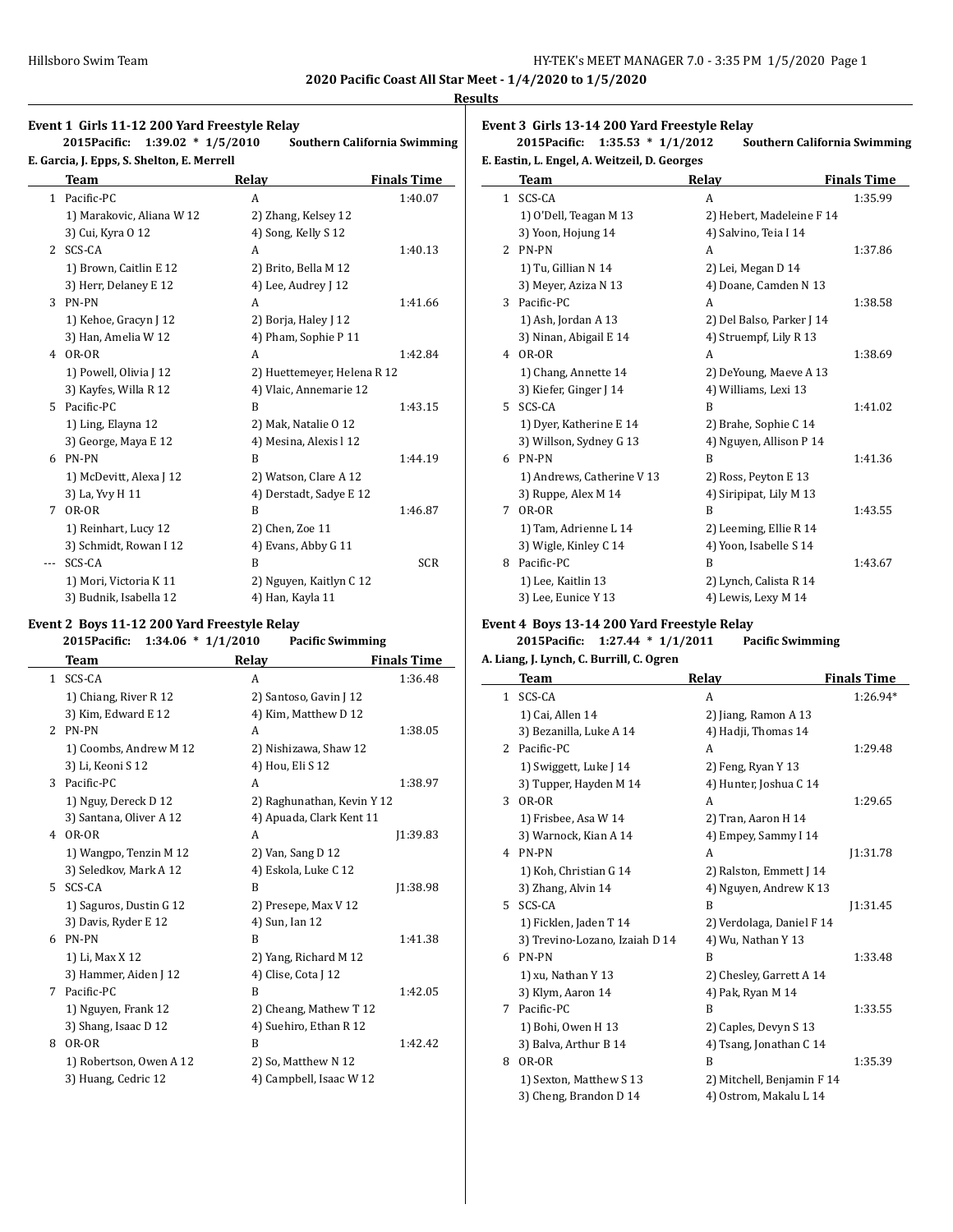**2020 Pacific Coast All Star Meet - 1/4/2020 to 1/5/2020 Results**

### **Event 5 Girls 11-12 100 Yard IM**

|    | EVENT 5 GIFIS I I-LZ TUU YATO IM |                  |                    |                    |
|----|----------------------------------|------------------|--------------------|--------------------|
|    | 2015Pacific:                     | 57.76 * 1/9/2010 | <b>Ella Eastin</b> |                    |
|    | Name                             |                  | <b>Age Team</b>    | <b>Finals Time</b> |
| 1  | Brito, Bella M                   | 12               | SCS-CA             | 1:01.05            |
| 2  | Mesina, Alexis l                 | 12               | Pacific-PC         | 1:01.86            |
| 3  | Mak, Natalie O                   | 12               | Pacific-PC         | 1:02.25            |
| 4  | Cui, Kyra O                      | 12               | Pacific-PC         | 1:02.72            |
| 5  | Derstadt, Sadye E                | 12               | PN-PN              | 1:02.76            |
| 6  | Nguyen, Kaitlyn C                | 12               | SCS-CA             | 1:02.84            |
| 7  | Pham, Sophie P                   | 11               | PN-PN              | 1:04.06            |
| 8  | Herr, Delaney E                  | 12               | SCS-CA             | 1:04.17            |
| 9  | Borja, Haley J                   | 12               | PN-PN              | 1:04.37            |
| 10 | Ling, Elayna                     | 12               | Pacific-PC         | 1:04.39            |
| 11 | La, Yvy H                        | 11               | PN-PN              | 1:05.00            |
| 12 | Chen, Zoe                        | 11               | OR-OR              | 1:06.30            |
| 13 | Schmidt, Rowan I                 | 12               | OR-OR              | 1:06.61            |
| 14 | Huettemeyer, Helena R            | 12               | OR-OR              | 1:07.60            |
| 15 | Kayfes, Willa R                  | 12               | OR-OR              | 1:09.08            |
|    | Lee, Audrey J                    | 12               | SCS-CA             | NS                 |

### **Event 6 Boys 11-12 100 Yard IM**

|    | 2015Pacific:       | $55.56 * 1/10/2015$ | <b>Andy Huang</b> |                    |
|----|--------------------|---------------------|-------------------|--------------------|
|    | Name               |                     | <b>AgeTeam</b>    | <b>Finals Time</b> |
| 1  | Wangpo, Tenzin M   | 12                  | OR-OR             | 58.38              |
| 2  | Kim, Matthew D     | 12                  | SCS-CA            | 58.69              |
| 3  | Kim, Edward E      | 12                  | SCS-CA            | 58.86              |
| 4  | Sun, Ian           | 12                  | SCS-CA            | 59.54              |
| 5  | Li, Keoni S        | 12                  | PN-PN             | 1:00.29            |
| 6  | Coombs, Andrew M   | 12                  | PN-PN             | 1:00.83            |
| 7  | Suehiro, Ethan R   | 12                  | Pacific-PC        | 1:00.95            |
| 8  | Apuada, Clark Kent | 11                  | Pacific-PC        | 1:02.01            |
| 9  | Saguros, Dustin G  | 12                  | SCS-CA            | 1:02.32            |
| 10 | Nguy, Dereck D     | 12                  | Pacific-PC        | 1:02.58            |
| 11 | Yang, Richard M    | 12                  | PN-PN             | 1:03.01            |
| 12 | Van, Sang D        | 12                  | OR-OR             | 1:03.20            |
| 13 | Hou, Eli S         | 12                  | <b>PN-PN</b>      | 1:04.12            |
| 14 | So, Matthew N      | 12                  | OR-OR             | 1:04.67            |
| 15 | Seledkov, Mark A   | 12                  | OR-OR             | 1:04.82            |
| 16 | Santana, Oliver A  | 12                  | Pacific-PC        | 1:05.48            |

#### **Event 7 Girls 13-14 200 Yard IM**

|    | 2015Pacific:        | $2:03.44 * 1/10/2009$ | <b>Jasmine Tosky</b> |                    |
|----|---------------------|-----------------------|----------------------|--------------------|
|    | Name                | <b>Age Team</b>       |                      | <b>Finals Time</b> |
| 1  | O'Dell, Teagan M    | 13                    | SCS-CA               | 2:05.19            |
| 2  | Yoon, Hojung        |                       | 14 SCS-CA            | 2:07.55            |
| 3  | Doane, Camden N     | 13                    | PN-PN                | 2:09.45            |
| 4  | Ninan, Abigail E    |                       | 14 Pacific-PC        | 2:10.89            |
| 5  | Lei, Megan D        | 14                    | <b>PN-PN</b>         | 2:11.52            |
| 6  | Lee, Eunice Y       | 13                    | Pacific-PC           | 2:11.81            |
| 7  | Wigle, Kinley C     | 14                    | OR-OR                | 2:12.11            |
| 8  | Lewis, Lexy M       |                       | 14 Pacific-PC        | 2:12.23            |
| 9  | Lee, Kaitlin        | 13                    | Pacific-PC           | 2:13.18            |
| 10 | DeYoung, Maeve A    | 13                    | OR-OR                | 2:13.29            |
| 11 | Dyer, Katherine E   |                       | 14 SCS-CA            | 2:13.55            |
| 12 | Leeming, Ellie R    | 14                    | OR-OR                | 2:13.95            |
| 13 | Tam, Adrienne L     | 14                    | OR-OR                | 2:14.60            |
| 14 | Ruppe, Alex M       |                       | 14 PN-PN             | 2:14.77            |
| 15 | Hebert, Madeleine F |                       | 14 SCS-CA            | 2:14.99            |
|    |                     |                       |                      |                    |

| 16             | Tu, Gillian N                          |    | 14 PN-PN             | 2:15.79            |
|----------------|----------------------------------------|----|----------------------|--------------------|
|                | <b>Event 8 Boys 13-14 200 Yard IM</b>  |    |                      |                    |
|                | 2015Pacific:<br>$1:54.26 * 1/9/2010$   |    | <b>Harrison Thai</b> |                    |
|                | Name                                   |    | <b>AgeTeam</b>       | <b>Finals Time</b> |
| $\mathbf{1}$   | Cai, Allen                             |    | 14 SCS-CA            | 1:56.16            |
| $\overline{2}$ | Koh, Christian G                       | 14 | PN-PN                | 1:57.94            |
| 3              | Verdolaga, Daniel F                    | 14 | SCS-CA               | 1:58.36            |
| 4              | Jiang, Ramon A                         | 13 | SCS-CA               | 1:59.77            |
| 5              | Bohi, Owen H                           |    | 13 Pacific-PC        | 2:00.21            |
| 6              | Wu, Nathan Y                           | 13 | SCS-CA               | 2:00.76            |
| 7              | Caples, Devyn S                        |    | 13 Pacific-PC        | 2:01.10            |
| 8              | Balva, Arthur B                        | 14 | Pacific-PC           | 2:03.26            |
| 9              | Pak, Ryan M                            | 14 | PN-PN                | 2:04.46            |
| 10             | Tran, Aaron H                          | 14 | OR-OR                | 2:05.06            |
| 11             | Sexton, Matthew S                      | 13 | OR-OR                | 2:05.82            |
| 12             | Ostrom, Makalu L                       | 14 | OR-OR                | 2:06.26            |
| 13             | Klym, Aaron                            |    | 14 PN-PN             | 2:06.99            |
| 14             | Hunter, Joshua C                       |    | 14 Pacific-PC        | 2:07.76            |
| 15             | Nguyen, Andrew K                       | 13 | PN-PN                | 2:08.43            |
| 16             | Cheng, Brandon D                       | 14 | OR-OR                | 2:08.86            |
|                | Event 9 Girls 11-12 100 Yard Freestyle |    |                      |                    |
|                | $53.08 * 1/10/2015$<br>2015Pacific:    |    | <b>Eva Merrell</b>   |                    |
|                | Name                                   |    | <b>AgeTeam</b>       | <b>Finals Time</b> |
| 1              | Song, Kelly S                          |    | 12 Pacific-PC        | 54.01              |
| 2              | Vlaic, Annemarie                       | 12 | OR-OR                | 54.15              |
| 3              | Han, Kayla                             | 11 | SCS-CA               | 54.43              |
| 4              | Brito, Bella M                         | 12 | SCS-CA               | 54.54              |
| 5              | Kehoe, Gracyn J                        | 12 | PN-PN                | 54.77              |
| 6              | Zhang, Kelsey                          | 12 | Pacific-PC           | 54.82              |

 Marakovic, Aliana W 12 Pacific-PC 55.07 8 Powell, Olivia J 12 OR-OR 55.08 9 McDevitt, Alexa J 12 PN-PN 55.32 10 Cui, Kyra O 12 Pacific-PC 55.39 11 Brown, Caitlin E 12 SCS-CA 56.12<br>12 Han, Amelia W 12 PN-PN 56.97 Han, Amelia W 12 PN-PN 56.97 13 Watson, Clare A 12 PN-PN 58.81 Evans, Abby G 11 OR-OR 59.06 15 Kayfes, Willa R 12 OR-OR 1:00.08

# --- Lee, Audrey J 12 SCS-CA SCR **Event 10 Boys 11-12 100 Yard Freestyle**

# **2015Pacific: 49.52 \* 1/7/2017 Ronald Dalmacio**

|    | 2015расніс:          | $49.34 \pm 1/7/2017$ | ROHAIU DAIMACIO |                    |
|----|----------------------|----------------------|-----------------|--------------------|
|    | Name                 |                      | <b>AgeTeam</b>  | <b>Finals Time</b> |
| 1  | Kim, Matthew D       | 12                   | SCS-CA          | 52.59              |
| 2  | Chiang, River R      | 12                   | SCS-CA          | 52.96              |
| 3  | Wangpo, Tenzin M     | 12                   | OR-OR           | 53.05              |
| 4  | Santoso, Gavin J     | 12                   | SCS-CA          | 53.40              |
| 5  | Hammer, Aiden J      | 12                   | PN-PN           | 54.13              |
| 6  | Apuada, Clark Kent   | 11                   | Pacific-PC      | 54.68              |
| 7  | Davis, Ryder E       |                      | 12 SCS-CA       | 54.90              |
| 8  | Raghunathan, Kevin Y | 12                   | Pacific-PC      | 55.49              |
| 9  | Eskola, Luke C       | 12                   | OR-OR           | 55.81              |
| 10 | Clise, Cota J        | 12                   | PN-PN           | 55.95              |
| 11 | Robertson, Owen A    | 12                   | OR-OR           | 56.00              |
| 12 | Li, Max X            | 12                   | PN-PN           | 56.37              |
| 13 | Suehiro, Ethan R     | 12                   | Pacific-PC      | 56.69              |
| 14 | Campbell, Isaac W    | 12                   | OR-OR           | 56.88              |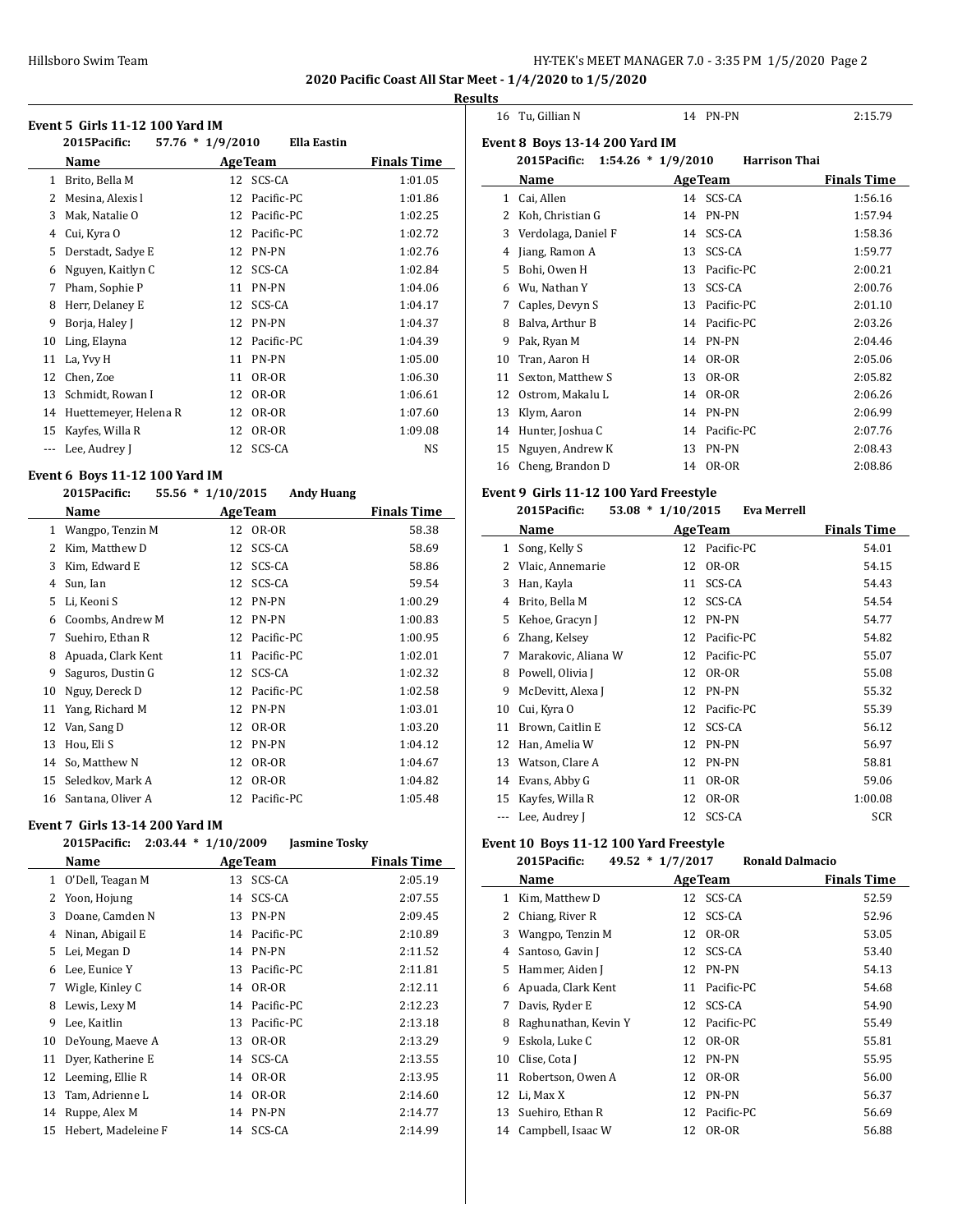**2020 Pacific Coast All Star Meet - 1/4/2020 to 1/5/2020**

#### **Results**

| (Event 10 Boys 11-12 100 Yard Freestyle) |                     |                 |                    |  |  |
|------------------------------------------|---------------------|-----------------|--------------------|--|--|
|                                          | <b>Name</b>         | <b>Age Team</b> | <b>Finals Time</b> |  |  |
|                                          | 15 Hou, Eli S       | 12 PN-PN        | 57.14              |  |  |
|                                          | 16 Cheang, Mathew T | 12 Pacific-PC   | 58.03              |  |  |

### **Event 11 Girls 13-14 100 Yard Freestyle**

|      | 2015Pacific:         | $51.14 * 1/10/2009$ |                    | <b>Jasmine Tosky</b> |                    |
|------|----------------------|---------------------|--------------------|----------------------|--------------------|
|      | Name                 |                     | <b>Age Team</b>    |                      | <b>Finals Time</b> |
| 1    | Salvino, Teia I      |                     | 14 SCS-CA          |                      | 52.43              |
| 2    | Del Balso, Parker J  |                     | Pacific-PC<br>14   |                      | 53.63              |
| 3    | Ninan, Abigail E     |                     | Pacific-PC<br>14   |                      | 54.44              |
| 4    | Lei, Megan D         |                     | <b>PN-PN</b><br>14 |                      | 54.57              |
| 5    | Ash, Jordan A        | 13                  | Pacific-PC         |                      | 54.58              |
| 6    | Struempf, Lily R     | 13                  | Pacific-PC         |                      | 54.59              |
| $*7$ | Chang, Annette       |                     | OR-OR<br>14        |                      | 54.71              |
| $*7$ | Hebert, Madeleine F  |                     | SCS-CA<br>14       |                      | 54.71              |
| 9    | Yoon, Isabelle S     |                     | OR-OR<br>14        |                      | 54.98              |
| 10   | Ruppe, Alex M        |                     | PN-PN<br>14        |                      | 55.19              |
| 11   | Brahe, Sophie C      |                     | SCS-CA<br>14       |                      | 55.37              |
| 12   | Meyer, Aziza N       | 13                  | PN-PN              |                      | 55.49              |
| 13   | Kiefer, Ginger J     |                     | OR-OR<br>14        |                      | 55.54              |
| 14   | Willson, Sydney G    | 13                  | SCS-CA             |                      | 56.06              |
| 15   | Williams, Lexi       | 13                  | OR-OR              |                      | 56.14              |
| 16   | Andrews, Catherine V |                     | <b>PN-PN</b><br>13 |                      | 57.02              |

### **Event 12 Boys 13-14 100 Yard Freestyle**

|    | $46.67 * 1/8/2011$<br>2015Pacific: |    | <b>Edward Kim</b> |                    |
|----|------------------------------------|----|-------------------|--------------------|
|    | Name                               |    | <b>AgeTeam</b>    | <b>Finals Time</b> |
| 1  | Empey, Sammy I                     |    | 14 OR-OR          | 48.22              |
| 2  | Ficklen, Jaden T                   | 14 | SCS-CA            | 48.24              |
| 3  | Bezanilla, Luke A                  | 14 | SCS-CA            | 48.90              |
| 4  | Hadji, Thomas                      | 14 | SCS-CA            | 49.45              |
| 5  | Tupper, Hayden M                   | 14 | Pacific-PC        | 49.52              |
| 6  | Tran, Aaron H                      | 14 | OR-OR             | 50.15              |
| 7  | Trevino-Lozano, Izaiah D           | 14 | SCS-CA            | 50.21              |
| 8  | Warnock, Kian A                    | 14 | OR-OR             | 50.33              |
| 9  | Feng, Ryan Y                       | 13 | Pacific-PC        | 50.44              |
| 10 | Swiggett, Luke J                   | 14 | Pacific-PC        | 50.46              |
| 11 | Frisbee, Asa W                     | 14 | OR-OR             | 50.53              |
| 12 | xu, Nathan Y                       | 13 | PN-PN             | 51.37              |
| 13 | Zhang, Alvin                       | 14 | PN-PN             | 51.90              |
| 14 | Ralston, Emmett J                  | 14 | PN-PN             | 51.93              |
| 15 | Hunter, Joshua C                   | 14 | Pacific-PC        | 52.29              |
| 16 | Nguyen, Andrew K                   | 13 | <b>PN-PN</b>      | 53.14              |
|    |                                    |    |                   |                    |

# **Event 13 Girls 11-12 100 Yard Backstroke**

# **2015Pacific: 56.97 \* 1/9/2010 Ella Eastin**

|    | Name              |    | <b>AgeTeam</b> | <b>Finals Time</b> |
|----|-------------------|----|----------------|--------------------|
| 1  | George, Maya E    |    | 12 Pacific-PC  | 1:00.56            |
| 2  | Mak, Natalie O    |    | 12 Pacific-PC  | 1:00.99            |
| 3  | Nguyen, Kaitlyn C |    | 12 SCS-CA      | 1:01.18            |
| 4  | Derstadt, Sadye E |    | 12 PN-PN       | 1:01.36            |
| 5. | Brown, Caitlin E  |    | 12 SCS-CA      | 1:01.86            |
| 6  | Zhang, Kelsey     |    | 12 Pacific-PC  | 1:02.32            |
|    | Budnik, Isabella  |    | 12 SCS-CA      | 1:02.54            |
| 8  | Herr, Delaney E   | 12 | SCS-CA         | 1:03.16            |
| 9  | Han, Amelia W     |    | 12 PN-PN       | 1:04.43            |
| 10 | Borja, Haley J    |    | 12 PN-PN       | 1:04.65            |
| 11 | Schmidt, Rowan I  | 12 | OR-OR          | 1:05.51            |

| 12 Chen, Zoe             | 11 OR-OR      | 1:05.90 |
|--------------------------|---------------|---------|
| 13 Ling, Elayna          | 12 Pacific-PC | 1:06.23 |
| 14 Pham, Sophie P        | 11 PN-PN      | 1:06.25 |
| 15 Huettemeyer, Helena R | 12 OR-OR      | 1:08.09 |
| 16 Reinhart, Lucy        | 12 OR-OR      | 1:09.42 |

# **Event 14 Boys 11-12 100 Yard Backstroke**

|    | 2015Pacific:     | $52.59 * 1/7/2017$ | <b>Ronald Dalmacio</b> |                    |
|----|------------------|--------------------|------------------------|--------------------|
|    | Name             | <b>AgeTeam</b>     |                        | <b>Finals Time</b> |
| 1  | Kim, Edward E    | 12                 | SCS-CA                 | 58.17              |
| 2  | Wangpo, Tenzin M | 12                 | OR-OR                  | 58.58              |
| 3  | Sun, Ian         | 12                 | SCS-CA                 | 1:00.43            |
| 4  | Hammer, Aiden J  | 12                 | <b>PN-PN</b>           | 1:00.70            |
| 5  | Li, Keoni S      | 12                 | <b>PN-PN</b>           | 1:01.13            |
| 6  | Chiang, River R  | 12                 | SCS-CA                 | 1:01.60            |
| 7  | Nishizawa, Shaw  | 12                 | PN-PN                  | 1:01.79            |
| 8  | Huang, Cedric    | 12                 | OR-OR                  | 1:01.97            |
| 9  | Davis, Ryder E   | 12                 | SCS-CA                 | 1:02.48            |
| 10 | Coombs, Andrew M | 12                 | PN-PN                  | 1:02.53            |
| 11 | Shang, Isaac D   | 12                 | Pacific-PC             | 1:02.78            |
| 12 | Nguyen, Frank    | 12                 | Pacific-PC             | 1:03.19            |
| 13 | Nguy, Dereck D   | 12                 | Pacific-PC             | 1:03.59            |
| 14 | Eskola, Luke C   | 12                 | OR-OR                  | 1:03.86            |
| 15 | Van, Sang D      | 12                 | OR-OR                  | 1:06.60            |

### **Event 15 Girls 13-14 200 Yard Backstroke**

#### **2015Pacific: 1:59.14 \* 1/10/2013 Courtney Mykkanen**

|              | Name                 |    | <b>AgeTeam</b> | <b>Finals Time</b> |
|--------------|----------------------|----|----------------|--------------------|
| $\mathbf{1}$ | DeYoung, Maeve A     | 13 | OR-OR          | 2:04.05            |
| 2            | Yoon, Hojung         | 14 | SCS-CA         | 2:07.87            |
| 3            | Lewis, Lexy M        | 14 | Pacific-PC     | 2:08.18            |
| 4            | Lee, Eunice Y        | 13 | Pacific-PC     | 2:08.78            |
| 5            | Dyer, Katherine E    |    | 14 SCS-CA      | 2:08.97            |
| 6            | Struempf, Lily R     | 13 | Pacific-PC     | 2:08.98            |
| 7            | Doane, Camden N      | 13 | PN-PN          | 2:09.37            |
| 8            | Siripipat, Lily M    | 13 | PN-PN          | 2:10.22            |
| 9            | Salvino, Teia I      | 14 | SCS-CA         | 2:11.07            |
| 10           | Kiefer, Ginger J     | 14 | OR-OR          | 2:11.64            |
| 11           | Del Balso, Parker J  | 14 | Pacific-PC     | 2:12.92            |
| 12           | Ross, Peyton E       | 13 | PN-PN          | 2:13.52            |
| 13           | Nguyen, Allison P    | 14 | SCS-CA         | 2:14.28            |
| 14           | Andrews, Catherine V | 13 | PN-PN          | 2:15.72            |
| 15           | Chang, Annette       | 14 | OR-OR          | 2:17.74            |
| 16           | Williams, Lexi       | 13 | OR-OR          | 2:25.91            |

### **Event 16 Boys 13-14 200 Yard Backstroke**

|    | 2015Pacific:       | $1:52.08 * 1/8/2013$ | <b>Maxime Rooney</b> |                    |
|----|--------------------|----------------------|----------------------|--------------------|
|    | Name               | <b>AgeTeam</b>       |                      | <b>Finals Time</b> |
| 1  | Cai, Allen         | 14 SCS-CA            |                      | 1:55.57            |
|    | Koh, Christian G   | 14 PN-PN             |                      | 1:59.33            |
| 3  | Hadji, Thomas      | 14 SCS-CA            |                      | 1:59.35            |
| 4  | Empey, Sammy I     | 14 OR-OR             |                      | 1:59.78            |
| 5. | Tran, Aaron H      | 14 OR-OR             |                      | 1:59.81            |
| 6  | Klym, Aaron        | 14 PN-PN             |                      | 2:00.44            |
| 7  | Wu. Nathan Y       | 13                   | SCS-CA               | 2:01.49            |
| 8  | Jiang, Ramon A     | 13                   | SCS-CA               | 2:01.66            |
| 9  | Chesley, Garrett A | 14                   | PN-PN                | 2:02.02            |
| 10 | Bohi, Owen H       | 13                   | Pacific-PC           | 2:02.10            |
| 11 | Sexton, Matthew S  | 13                   | OR-OR                | 2:04.66            |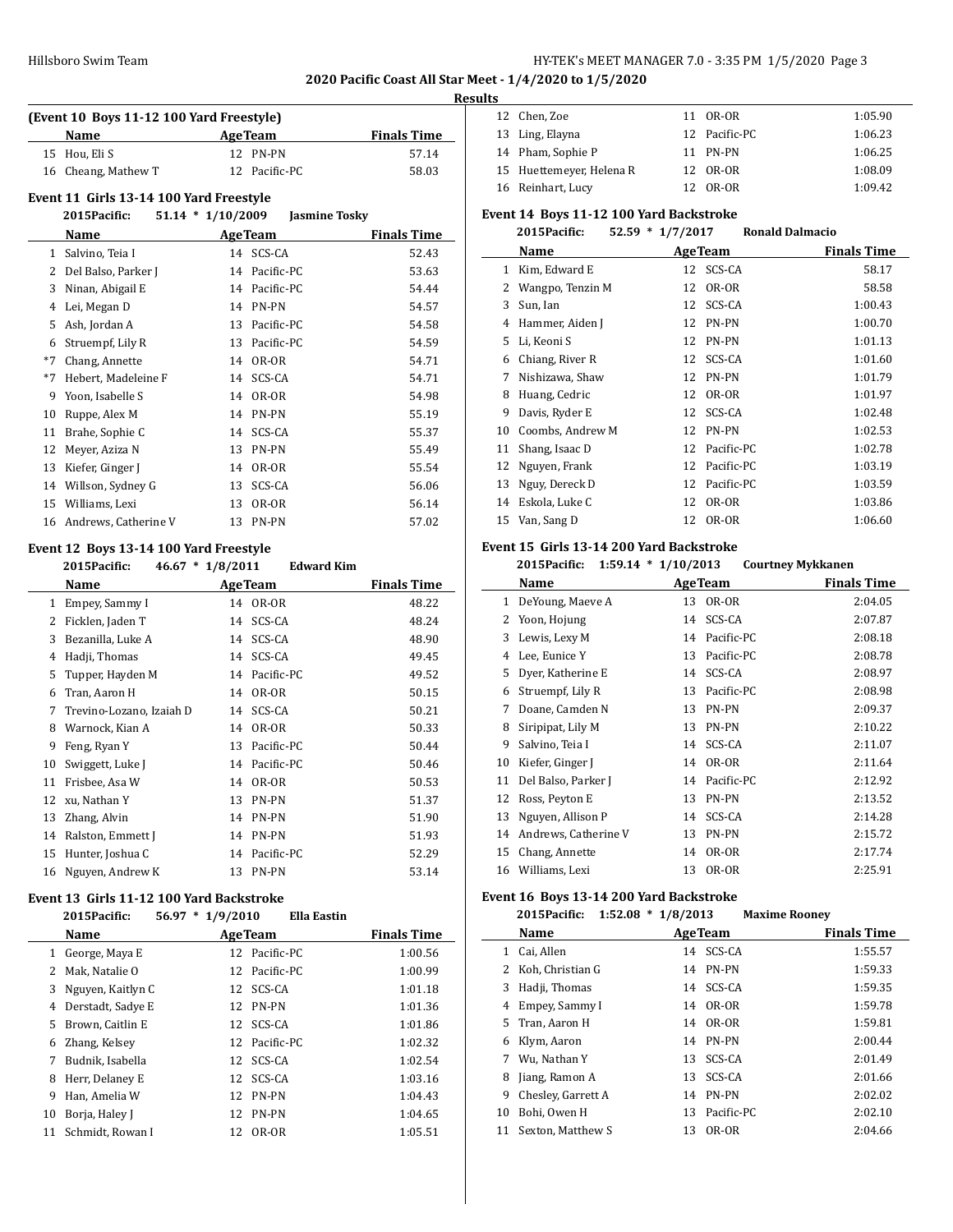**2020 Pacific Coast All Star Meet - 1/4/2020 to 1/5/2020**

#### **Results**

 $\equiv$ 

| (Event 16 Boys 13-14 200 Yard Backstroke) |  |                |                    |  |
|-------------------------------------------|--|----------------|--------------------|--|
| Name                                      |  | <b>AgeTeam</b> | <b>Finals Time</b> |  |
| 12 Zhang, Alvin                           |  | 14 PN-PN       | 2:04.71            |  |
| 13 Tupper, Hayden M                       |  | 14 Pacific-PC  | 2:05.60            |  |
| 14 Frisbee, Asa W                         |  | 14 OR-OR       | 2:07.33            |  |
| 15 Swiggett, Luke J                       |  | 14 Pacific-PC  | 2:07.60            |  |
| 16 Tsang, Jonathan C                      |  | 14 Pacific-PC  | 2:10.26            |  |

#### **Event 17 Girls 11-12 100 Yard Breaststroke**

### **2015Pacific: 1:06.16 \* 1/10/2009 Heidi Poppe**

|    | Name              |    | <b>AgeTeam</b> | <b>Finals Time</b> |
|----|-------------------|----|----------------|--------------------|
| 1  | Mesina, Alexis l  |    | 12 Pacific-PC  | 1:06.99            |
| 2  | Brito, Bella M    | 12 | SCS-CA         | 1:09.39            |
| 3  | Nguyen, Kaitlyn C | 12 | SCS-CA         | 1:09.55            |
| 4  | Mori, Victoria K  | 11 | SCS-CA         | 1:10.27            |
| 5  | Powell, Olivia J  | 12 | OR-OR          | 1:10.44            |
| 6  | Cui, Kyra O       | 12 | Pacific-PC     | 1:10.72            |
| 7  | Han, Kayla        | 11 | SCS-CA         | 1:10.94            |
| 8  | Ling, Elayna      | 12 | Pacific-PC     | 1:11.86            |
| 9  | Kehoe, Gracyn J   | 12 | <b>PN-PN</b>   | 1:11.95            |
| 10 | George, Maya E    | 12 | Pacific-PC     | 1:12.31            |
| 11 | McDevitt, Alexa J | 12 | PN-PN          | 1:12.74            |
| 12 | La, Yvy H         | 11 | PN-PN          | 1:14.83            |
| 13 | Chen, Zoe         | 11 | OR-OR          | 1:14.85            |
| 14 | Kayfes, Willa R   | 12 | OR-OR          | 1:15.91            |
| 15 | Watson, Clare A   | 12 | PN-PN          | 1:16.06            |
| 16 | Reinhart, Lucy    | 12 | OR-OR          | 1:16.78            |

### **Event 18 Boys 11-12 100 Yard Breaststroke**

|    | 2015Pacific:         | $1:02.90 * 1/10/2013$<br>Ivan Graham |                    |
|----|----------------------|--------------------------------------|--------------------|
|    | Name                 | <b>Age Team</b>                      | <b>Finals Time</b> |
| 1  | Santoso, Gavin J     | SCS-CA<br>12                         | 1:06.35            |
| 2  | Raghunathan, Kevin Y | Pacific-PC<br>12                     | 1:06.80            |
| 3  | Presepe, Max V       | SCS-CA<br>12                         | 1:07.61            |
| 4  | Saguros, Dustin G    | SCS-CA<br>12                         | 1:08.51            |
| 5  | Li, Keoni S          | PN-PN<br>12                          | 1:08.72            |
| 6  | Clise, Cota J        | PN-PN<br>12                          | 1:09.03            |
| 7  | Santana, Oliver A    | Pacific-PC<br>12                     | 1:09.80            |
| 8  | Suehiro, Ethan R     | Pacific-PC<br>12                     | 1:09.84            |
| 9  | Cheang, Mathew T     | Pacific-PC<br>12                     | 1:10.15            |
| 10 | Robertson, Owen A    | OR-OR<br>12                          | 1:11.75            |
| 11 | Li, Max X            | <b>PN-PN</b><br>12                   | 1:11.97            |
|    | 12 Seledkov, Mark A  | OR-OR<br>12                          | 1:12.29            |
| 13 | Yang, Richard M      | <b>PN-PN</b><br>12                   | 1:12.57            |
| 14 | Eskola, Luke C       | OR-OR<br>12                          | 1:12.63            |
| 15 | So, Matthew N        | OR-OR<br>12                          | 1:15.76            |

#### **Event 19 Girls 13-14 200 Yard Breaststroke 2015Pacific: 2:18.79 \* 1/10/2009 Genevieve Bradford**

|    | 2015Pacific: 2:18.79 * 1/10/2009 |                | <b>Genevieve Bradford</b> |
|----|----------------------------------|----------------|---------------------------|
|    | Name                             | <b>AgeTeam</b> | <b>Finals Time</b>        |
|    | 1 O'Dell, Teagan M               | 13 SCS-CA      | 2:23.93                   |
|    | 2 Tu, Gillian N                  | 14 PN-PN       | 2:24.45                   |
| 3  | Yoon, Hojung                     | 14 SCS-CA      | 2:24.57                   |
|    | 4 Leeming, Ellie R               | 14 OR-OR       | 2:25.00                   |
| 5. | Wigle, Kinley C                  | 14 OR-OR       | 2:25.62                   |
|    | 6 Lynch, Calista R               | 14 Pacific-PC  | 2:27.28                   |
|    | 7 Willson, Sydney G              | 13 SCS-CA      | 2:30.15                   |
| 8  | Lee, Eunice Y                    | 13 Pacific-PC  | 2:30.56                   |
| 9  | Nguyen, Allison P                | 14 SCS-CA      | 2:32.26                   |

| 10 Meyer, Aziza N    | 13 PN-PN      | 2:33.16 |
|----------------------|---------------|---------|
| 11 Tam, Adrienne L   | 14 OR-OR      | 2:33.22 |
| 12 Siripipat, Lily M | 13 PN-PN      | 2:33.39 |
| 13 Lee, Kaitlin      | 13 Pacific-PC | 2:34.42 |
| 14 Yoon, Isabelle S  | 14 OR-OR      | 2:34.81 |
| 15 Ruppe, Alex M     | 14 PN-PN      | 2:36.26 |

### **Event 20 Boys 13-14 200 Yard Breaststroke**

### **2015Pacific: 2:04.89 \* 1/8/2011 Peter Kropp**

| Name                 |    |            | <b>Finals Time</b>                    |
|----------------------|----|------------|---------------------------------------|
| Verdolaga, Daniel F  | 14 | SCS-CA     | 2:09.35                               |
| Koh, Christian G     | 14 | PN-PN      | 2:10.05                               |
| Bezanilla, Luke A    | 14 | SCS-CA     | 2:11.99                               |
| Wu, Nathan Y         | 13 | SCS-CA     | 2:13.87                               |
| Ralston, Emmett J    | 14 | PN-PN      | 2:14.35                               |
| Bohi, Owen H         | 13 | Pacific-PC | 2:16.24                               |
| Pak, Ryan M          | 14 |            | 2:16.42                               |
| Balva, Arthur B      | 14 | Pacific-PC | 2:17.74                               |
| Zhang, Alvin         | 14 | PN-PN      | 2:21.73                               |
| Swiggett, Luke J     | 14 |            | 2:22.50                               |
| Sexton, Matthew S    | 13 | OR-OR      | 2:23.19                               |
| Mitchell, Benjamin F | 14 | OR-OR      | 2:25.76                               |
| Cheng, Brandon D     | 14 | OR-OR      | 2:27.31                               |
| Ostrom, Makalu L     | 14 | OR-OR      | 2:35.94                               |
| Caples, Devyn S      | 13 | Pacific-PC | DQ                                    |
|                      |    |            | <b>AgeTeam</b><br>PN-PN<br>Pacific-PC |

### **Event 21 Girls 11-12 500 Yard Freestyle**

|    | 2015Pacific:        | $5:05.59 * 1/8/2006$ | <b>Madeline Dirado</b> |                    |
|----|---------------------|----------------------|------------------------|--------------------|
|    | Name                | <b>AgeTeam</b>       |                        | <b>Finals Time</b> |
| 1  | Han, Kayla          | 11                   | SCS-CA                 | 5:06.15            |
| 2  | Vlaic, Annemarie    | 12                   | OR-OR                  | 5:12.04            |
| 3  | Marakovic, Aliana W | 12                   | Pacific-PC             | 5:14.01            |
| 4  | McDevitt, Alexa J   | 12                   | <b>PN-PN</b>           | 5:16.69            |
| 5  | Song, Kelly S       | 12                   | Pacific-PC             | 5:17.82            |
| 6  | Budnik, Isabella    | 12                   | SCS-CA                 | 5:20.12            |
| 7  | Powell, Olivia J    | 12                   | OR-OR                  | 5:24.65            |
| 8  | Kehoe, Gracyn J     | 12                   | PN-PN                  | 5:24.71            |
| 9  | George, Maya E      | 12                   | Pacific-PC             | 5:25.47            |
| 10 | Mori, Victoria K    | 11                   | SCS-CA                 | 5:26.45            |
| 11 | Derstadt, Sadye E   | 12                   | PN-PN                  | 5:26.76            |
| 12 | Herr, Delaney E     | 12                   | SCS-CA                 | 5:33.01            |
| 13 | Han, Amelia W       | 12                   | <b>PN-PN</b>           | 5:33.23            |
| 14 | Evans, Abby G       | 11                   | OR-OR                  | 5:41.87            |
| 15 | Reinhart, Lucy      | 12                   | OR-OR                  | 5:46.56            |

### **Event 22 Boys 11-12 500 Yard Freestyle**

|    | 2015Pacific:         | $4:50.39 * 1/8/2006$ | <b>Bob Hwang</b> |                    |
|----|----------------------|----------------------|------------------|--------------------|
|    | Name                 | <b>AgeTeam</b>       |                  | <b>Finals Time</b> |
| 1  | Kim. Matthew D       |                      | 12 SCS-CA        | 5:00.17            |
|    | Kim, Edward E        |                      | 12 SCS-CA        | 5:06.86            |
| 3  | Chiang, River R      |                      | 12 SCS-CA        | 5:07.22            |
| 4  | Hammer, Aiden J      |                      | 12 PN-PN         | 5:10.35            |
| 5  | Clise, Cota J        |                      | 12 PN-PN         | 5:14.34            |
| 6  | Nishizawa, Shaw      |                      | 12 PN-PN         | 5:18.16            |
| 7  | Huang, Cedric        |                      | 12 OR-OR         | 5:22.34            |
| 8  | Robertson, Owen A    | 12                   | OR-OR            | 5:26.45            |
| 9  | So. Matthew N        | 12                   | OR-OR            | 5:29.82            |
| 10 | Raghunathan, Kevin Y |                      | 12 Pacific-PC    | 5:30.20            |
| 11 | Li, Max X            | 12                   | PN-PN            | 5:31.59            |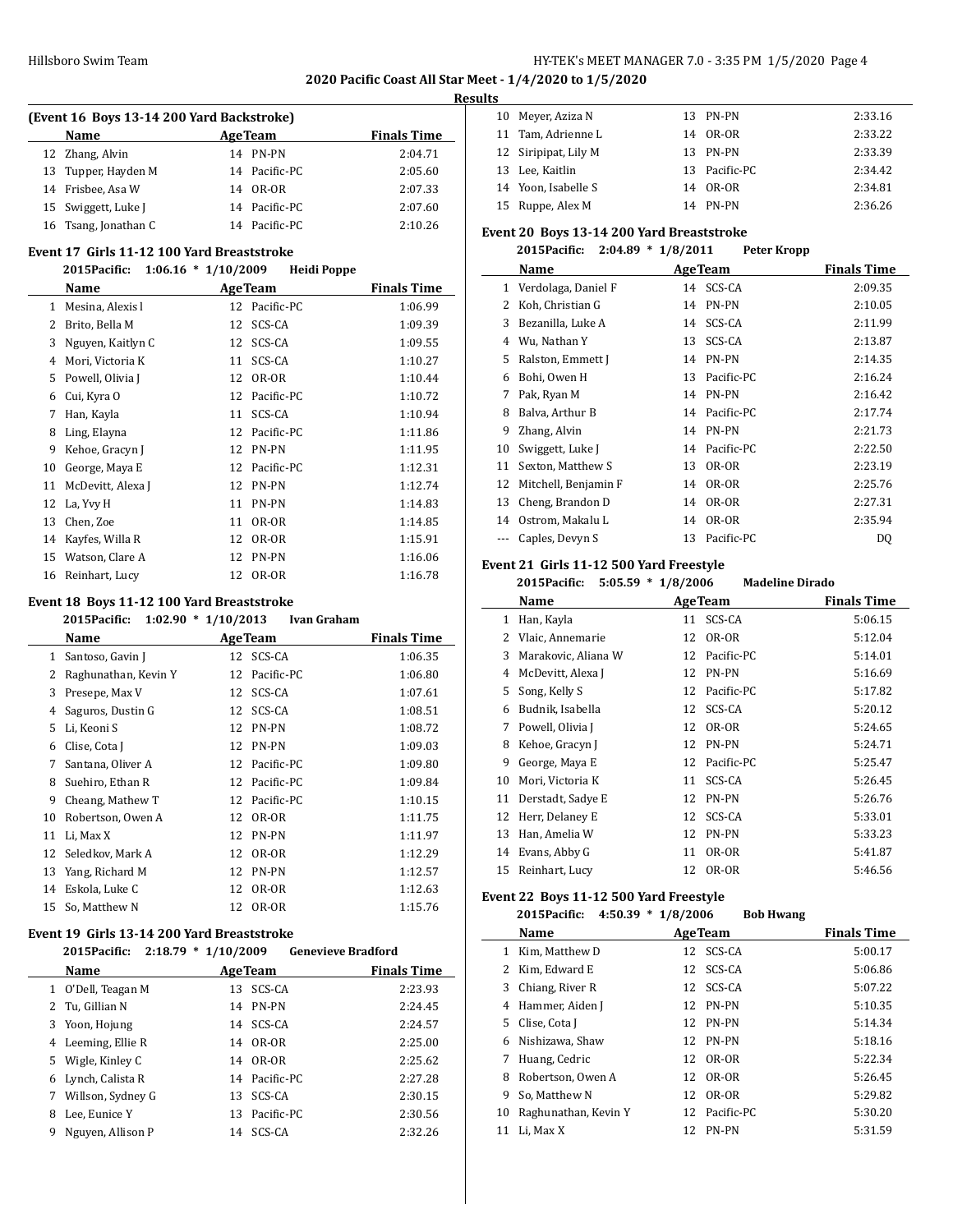**2020 Pacific Coast All Star Meet - 1/4/2020 to 1/5/2020**

#### **Results**

| (Event 22 Boys 11-12 500 Yard Freestyle) |                      |  |                |                    |
|------------------------------------------|----------------------|--|----------------|--------------------|
|                                          | <b>Name</b>          |  | <b>AgeTeam</b> | <b>Finals Time</b> |
|                                          | 12 Campbell, Isaac W |  | 12 OR-OR       | 5:34.25            |
|                                          | 13 Nguy, Dereck D    |  | 12 Pacific-PC  | 5:36.99            |
|                                          | 14 Cheang, Mathew T  |  | 12 Pacific-PC  | 5:44.91            |

### **Event 23 Girls 13-14 500 Yard Freestyle**

|    | 2015Pacific:         | $4:52.79 * 1/10/2009$<br><b>Chelsea Chenault</b> |                    |
|----|----------------------|--------------------------------------------------|--------------------|
|    | Name                 | <b>AgeTeam</b>                                   | <b>Finals Time</b> |
| 1  | Willson, Sydney G    | SCS-CA<br>13                                     | 5:04.08            |
| 2  | Brahe, Sophie C      | SCS-CA<br>14                                     | 5:05.17            |
| 3  | Struempf, Lily R     | Pacific-PC<br>13                                 | 5:05.57            |
| 4  | Hebert, Madeleine F  | SCS-CA<br>14                                     | 5:07.14            |
| 5  | Lewis, Lexy M        | Pacific-PC<br>14                                 | 5:14.04            |
| 6  | Del Balso, Parker J  | Pacific-PC<br>14                                 | 5:14.63            |
| 7  | Yoon, Isabelle S     | OR-OR<br>14                                      | 5:14.81            |
| 8  | Leeming, Ellie R     | OR-OR<br>14                                      | 5:15.42            |
| 9  | Ash, Jordan A        | Pacific-PC<br>13                                 | 5:22.02            |
| 10 | Siripipat, Lily M    | PN-PN<br>13                                      | 5:22.33            |
| 11 | Tu, Gillian N        | <b>PN-PN</b><br>14                               | 5:24.08            |
| 12 | Ross, Peyton E       | <b>PN-PN</b><br>13                               | 5:24.70            |
| 13 | Andrews, Catherine V | PN-PN<br>13                                      | 5:26.40            |
| 14 | Dyer, Katherine E    | SCS-CA<br>14                                     | 5:32.40            |
| 15 | Williams, Lexi       | OR-OR<br>13                                      | 5:38.09            |
| 16 | Wigle, Kinley C      | OR-OR<br>14                                      | 5:39.03            |

### **Event 24 Boys 13-14 500 Yard Freestyle**

**2015Pacific: 4:37.25 \* 1/8/2014 Myron Shen**

|    | Name                     | <b>AgeTeam</b>   | <b>Finals Time</b> |
|----|--------------------------|------------------|--------------------|
| 1  | Cai, Allen               | SCS-CA<br>14     | 4:41.72            |
| 2  | Trevino-Lozano, Izaiah D | 14 SCS-CA        | 4:49.51            |
| 3  | Tsang, Jonathan C        | Pacific-PC<br>14 | 4:51.87            |
| 4  | Ficklen, Jaden T         | SCS-CA<br>14     | 4:53.59            |
| 5  | Feng, Ryan Y             | Pacific-PC<br>13 | 4:55.71            |
| 6  | Hadji, Thomas            | SCS-CA<br>14     | 4:55.86            |
| 7  | Caples, Devyn S          | Pacific-PC<br>13 | 4:56.28            |
| 8  | Chesley, Garrett A       | 14 PN-PN         | 4:56.45            |
| 9  | Warnock, Kian A          | OR-OR<br>14      | 5:02.36            |
| 10 | Tupper, Hayden M         | Pacific-PC<br>14 | 5:04.49            |
| 11 | Ostrom, Makalu L         | OR-OR<br>14      | 5:04.92            |
| 12 | Mitchell, Benjamin F     | OR-OR<br>14      | 5:10.18            |
| 13 | Pak, Ryan M              | PN-PN<br>14      | 5:11.51            |
| 14 | Cheng, Brandon D         | OR-OR<br>14      | 5:11.77            |
| 15 | xu, Nathan Y             | PN-PN<br>13      | 5:12.56            |
| 16 | Ralston, Emmett J        | PN-PN<br>14      | 5:13.16            |

### **Event 25 Girls 11-12 50 Yard Butterfly**

|    | 2015Pacific:        | 25.11 | $*1/9/2010$ |                 | <b>Ella Eastin</b> |                    |
|----|---------------------|-------|-------------|-----------------|--------------------|--------------------|
|    | Name                |       |             | <b>Age Team</b> |                    | <b>Finals Time</b> |
| 1  | Song, Kelly S       |       |             | 12 Pacific-PC   |                    | 26.52              |
|    | 2 Vlaic, Annemarie  |       |             | 12 OR-OR        |                    | 26.77              |
| 3  | Zhang, Kelsey       |       |             | 12 Pacific-PC   |                    | 26.87              |
| 4  | Brown, Caitlin E    |       | 12          | SCS-CA          |                    | 27.19              |
| 5. | Mori, Victoria K    |       | 11          | SCS-CA          |                    | 27.42              |
| 6  | Pham, Sophie P      |       | 11          | PN-PN           |                    | 27.86              |
| 7  | Marakovic, Aliana W |       |             | 12 Pacific-PC   |                    | 28.03              |
| 8  | Mak, Natalie O      |       |             | 12 Pacific-PC   |                    | 28.18              |
| 9  | Schmidt. Rowan I    |       | 12          | OR-OR           |                    | 28.33              |
| 10 | Budnik. Isabella    |       | 12.         | SCS-CA          |                    | 28.63              |

|  | 11 Borja, Haley J        | 12 PN-PN  | 28.71      |
|--|--------------------------|-----------|------------|
|  | 12 Watson, Clare A       | 12 PN-PN  | 28.82      |
|  | 13 La, Yvy H             | 11 PN-PN  | 29.21      |
|  | 14 Evans, Abby G         | 11 OR-OR  | 29.29      |
|  | 15 Huettemeyer, Helena R | 12 OR-OR  | 29.53      |
|  | --- Lee, Audrey J        | 12 SCS-CA | <b>SCR</b> |

### **Event 26 Boys 11-12 50 Yard Butterfly**

### **2015Pacific: 25.17 \* 1/10/2015 Danny Syrkin**

|    | Name               |    | <b>AgeTeam</b> | <b>Finals Time</b> |
|----|--------------------|----|----------------|--------------------|
| 1  | Sun, Ian           | 12 | SCS-CA         | 25.64              |
| 2  | Coombs, Andrew M   | 12 | PN-PN          | 26.00              |
| 3  | Presepe, Max V     | 12 | SCS-CA         | 26.14              |
| 4  | Saguros, Dustin G  | 12 | SCS-CA         | 26.78              |
| 5  | Apuada, Clark Kent | 11 | Pacific-PC     | 26.97              |
| 6  | Hou, Eli S         | 12 | PN-PN          | 26.98              |
| 7  | Davis, Ryder E     | 12 | SCS-CA         | 27.10              |
| 8  | Nishizawa, Shaw    | 12 | PN-PN          | 27.71              |
| 9  | Huang, Cedric      | 12 | OR-OR          | 27.93              |
| 10 | Nguyen, Frank      | 12 | Pacific-PC     | 27.96              |
| 11 | Shang, Isaac D     | 12 | Pacific-PC     | 28.19              |
| 12 | Seledkov, Mark A   | 12 | OR-OR          | 28.22              |
| 13 | Yang, Richard M    | 12 | PN-PN          | 28.31              |
| 14 | Santana, Oliver A  | 12 | Pacific-PC     | 28.47              |
| 15 | Van, Sang D        | 12 | OR-OR          | 28.57              |
| 16 | Campbell, Isaac W  | 12 | OR-OR          | 29.34              |

### **Event 27 Girls 13-14 100 Yard Butterfly**

|    | 2015Pacific:      | $55.14 * 1/9/2010$ |                | <b>Noemie Thomas</b> |
|----|-------------------|--------------------|----------------|----------------------|
|    | Name              |                    | <b>AgeTeam</b> | <b>Finals Time</b>   |
| 1  | Ninan, Abigail E  |                    | 14 Pacific-PC  | 55.42                |
| 2  | O'Dell, Teagan M  | 13                 | SCS-CA         | 57.84                |
| 3  | Tam, Adrienne L   | 14                 | OR-OR          | 58.57                |
| 4  | Nguyen, Allison P | 14                 | SCS-CA         | 58.84                |
| 5  | Lei, Megan D      | 14                 | PN-PN          | 59.05                |
| 6  | Doane, Camden N   | 13                 | PN-PN          | 59.26                |
| 7  | DeYoung, Maeve A  | 13                 | OR-OR          | 59.76                |
| *8 | Brahe, Sophie C   | 14                 | SCS-CA         | 59.78                |
| *8 | Ross, Peyton E    | 13                 | PN-PN          | 59.78                |
| 10 | Lee, Kaitlin      | 13                 | Pacific-PC     | 59.81                |
| 11 | Salvino, Teia I   | 14                 | SCS-CA         | 59.96                |
| 12 | Ash, Jordan A     | 13                 | Pacific-PC     | 1:00.50              |
| 13 | Meyer, Aziza N    | 13                 | <b>PN-PN</b>   | 1:00.86              |
| 14 | Chang, Annette    | 14                 | OR-OR          | 1:01.71              |
| 15 | Kiefer, Ginger J  | 14                 | OR-OR          | 1:02.78              |
| 16 | Lynch, Calista R  |                    | 14 Pacific-PC  | 1:03.72              |

### **Event 28 Boys 13-14 100 Yard Butterfly**

|   | 2015Pacific:               | $51.01 * 1/8/2011$ |    |                | <b>Kyle Gornay</b> |                    |
|---|----------------------------|--------------------|----|----------------|--------------------|--------------------|
|   | Name                       |                    |    | <b>AgeTeam</b> |                    | <b>Finals Time</b> |
|   | 1 Verdolaga, Daniel F      |                    | 14 | SCS-CA         |                    | 52.85              |
| 2 | Empey, Sammy I             |                    | 14 | OR-OR          |                    | 53.33              |
| 3 | Feng, Ryan Y               |                    | 13 | Pacific-PC     |                    | 53.85              |
| 4 | Jiang, Ramon A             |                    | 13 | SCS-CA         |                    | 54.29              |
|   | 5 Trevino-Lozano. Izaiah D |                    |    | 14 SCS-CA      |                    | 54.94              |
| 6 | Balva, Arthur B            |                    |    | 14 Pacific-PC  |                    | 55.07              |
|   | Hunter, Joshua C           |                    |    | 14 Pacific-PC  |                    | 55.22              |
| 8 | xu. Nathan Y               |                    | 13 | PN-PN          |                    | 55.53              |
| 9 | Tsang, Jonathan C          |                    |    | 14 Pacific-PC  |                    | 55.80              |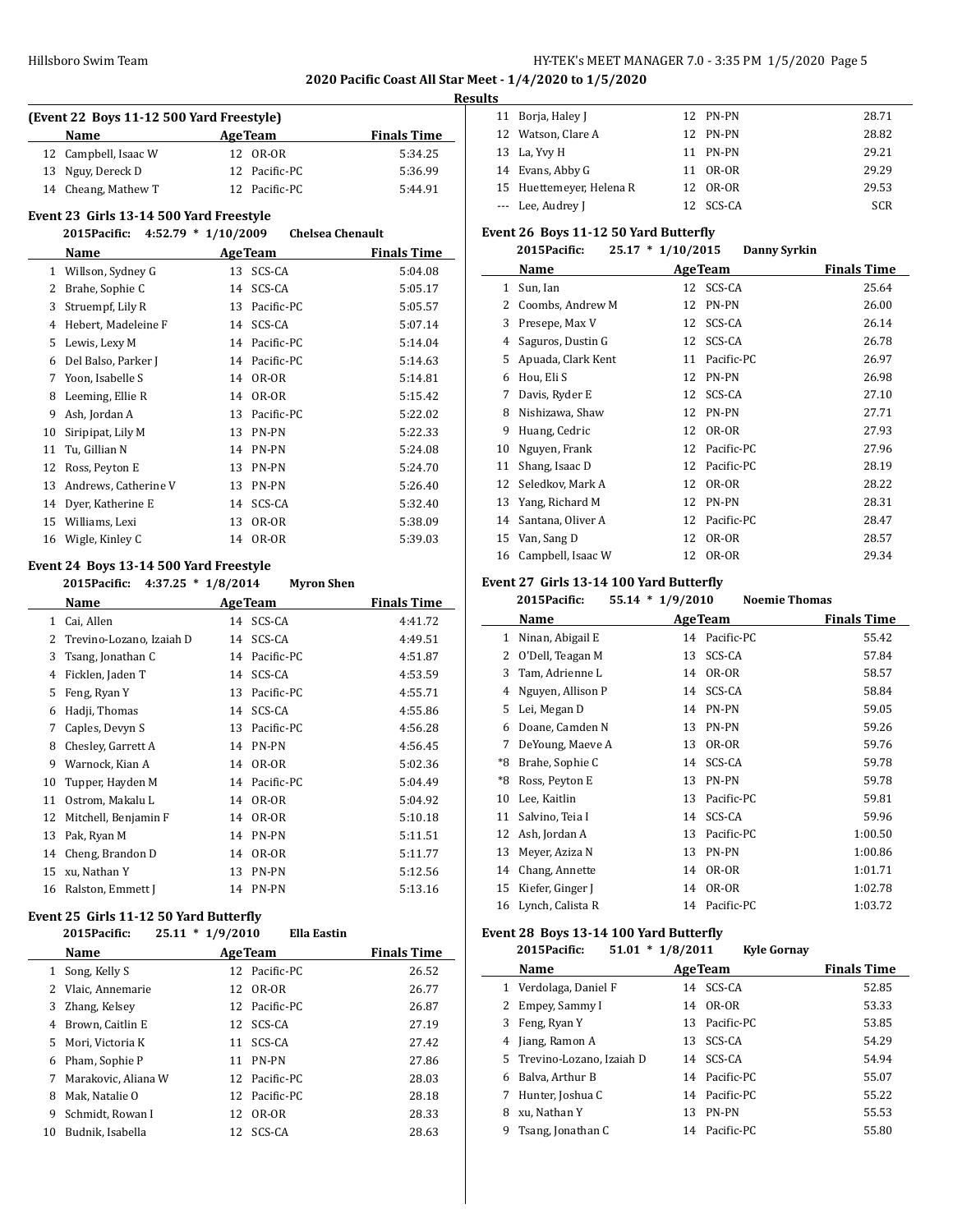#### **Results**

 $\sim$ 

| (Event 28 Boys 13-14 100 Yard Butterfly) |                         |    |                |                    |  |
|------------------------------------------|-------------------------|----|----------------|--------------------|--|
|                                          | Name                    |    | <b>AgeTeam</b> | <b>Finals Time</b> |  |
| 10                                       | Klym, Aaron             |    | 14 PN-PN       | 56.54              |  |
| 11                                       | Frisbee, Asa W          |    | 14 OR-OR       | 57.41              |  |
|                                          | 12 Ficklen, Jaden T     |    | 14 SCS-CA      | 57.51              |  |
|                                          | 13 Warnock, Kian A      |    | 14 OR-OR       | 58.20              |  |
|                                          | 14 Nguyen, Andrew K     | 13 | PN-PN          | 58.28              |  |
|                                          | 15 Mitchell, Benjamin F | 14 | OR-OR          | 59.16              |  |
|                                          | 16 Chesley, Garrett A   |    | 14 PN-PN       | 59.35              |  |

### **Event 29 Girls 11-12 400 Yard Medley Relay**

### **2015Pacific: 4:02.16 \* 1/1/2011 Southern California Swimming E. Eastin, I. Green, K. McLaughlin, D. Georges**

|    | Team                      | Relay                       | <b>Finals Time</b> |
|----|---------------------------|-----------------------------|--------------------|
| 1  | Pacific-PC                | A                           | $4:00.61*$         |
|    | 1) George, Maya E 12      | 2) Mesina, Alexis l 12      |                    |
|    | 3) Zhang, Kelsey 12       | 4) Song, Kelly S 12         |                    |
| 2  | SCS-CA                    | A                           | [4:07.60]          |
|    | 1) Nguyen, Kaitlyn C 12   | 2) Brito, Bella M 12        |                    |
|    | 3) Brown, Caitlin E 12    | 4) Han, Kayla 11            |                    |
| 3  | PN-PN                     | A                           | [4:12.34]          |
|    | 1) Derstadt, Sadye E 12   | 2) McDevitt, Alexa J 12     |                    |
|    | 3) Watson, Clare A 12     | 4) Kehoe, Gracyn J 12       |                    |
| 4  | OR-OR                     | A                           | [4:14.11]          |
|    | 1) Schmidt, Rowan I 12    | 2) Powell, Olivia J 12      |                    |
|    | 3) Vlaic, Annemarie 12    | 4) Kayfes, Willa R 12       |                    |
| 5. | Pacific-PC                | R                           | 14:06.27           |
|    | 1) Mak, Natalie 0 12      | 2) Ling, Elayna 12          |                    |
|    | 3) Marakovic, Aliana W 12 | 4) Cui, Kyra 0 12           |                    |
| 6  | <b>PN-PN</b>              | B                           | 4:18.43            |
|    | 1) Borja, Haley J 12      | 2) La, Yvy H 11             |                    |
|    | 3) Pham, Sophie P 11      | 4) Han, Amelia W 12         |                    |
| 7  | OR-OR                     | R                           | 4:27.46            |
|    | 1) Chen, Zoe 11           | 2) Huettemeyer, Helena R 12 |                    |
|    | 3) Evans, Abby G 11       | 4) Reinhart, Lucy 12        |                    |
|    | SCS-CA                    | B                           | <b>SCR</b>         |
|    | 1) Herr, Delaney E 12     | 2) Mori, Victoria K 11      |                    |
|    | 3) Budnik, Isabella 12    | 4) Lee, Audrey J 12         |                    |

### **Event 30 Boys 11-12 400 Yard Medley Relay**

**2015Pacific: 3:46.11 \* 1/1/2015 Southern California Swimming N. Williams, K. Alejandro, D. Syrkin, T. Pulice**

|                | Team                     | Relay                      | <b>Finals Time</b> |
|----------------|--------------------------|----------------------------|--------------------|
| 1.             | SCS-CA                   | A                          | 3:58.93            |
|                | 1) Chiang, River R 12    | 2) Saguros, Dustin G 12    |                    |
|                | 3) Kim, Edward E 12      | 4) Kim, Matthew D 12       |                    |
| $\overline{2}$ | Pacific-PC               | A                          | 4:00.23            |
|                | 1) Apuada, Clark Kent 11 | 2) Raghunathan, Kevin Y 12 |                    |
|                | 3) Suehiro, Ethan R 12   | 4) Nguy, Dereck D 12       |                    |
| 3              | <b>PN-PN</b>             | A                          | 14:06.22           |
|                | 1) Li, Keoni S 12        | 2) Clise, Cota J 12        |                    |
|                | 3) Coombs, Andrew M 12   | 4) Nishizawa, Shaw 12      |                    |
| 4              | OR-OR                    | B                          | 14:17.85           |
|                | 1) So, Matthew N 12      | 2) Robertson, Owen A 12    |                    |
|                | 3) Van, Sang D 12        | 4) Campbell, Isaac W 12    |                    |
| 5.             | SCS-CA                   | B                          | 14:02.16           |
|                | 1) Davis, Ryder E 12     | 2) Santoso, Gavin J 12     |                    |
|                | 3) Sun, Ian 12           | 4) Presepe, Max V 12       |                    |
|                |                          |                            |                    |

| 6 | PN-PN                  | В                       | 14:12.17 |
|---|------------------------|-------------------------|----------|
|   | 1) Yang, Richard M 12  | 2) Li, Max X 12         |          |
|   | 3) Hou, Eli S 12       | 4) Hammer, Aiden J 12   |          |
|   | Pacific-PC             | В                       | 14:12.20 |
|   | 1) Shang, Isaac D 12   | 2) Cheang, Mathew T 12  |          |
|   | 3) Nguyen, Frank 12    | 4) Santana, Oliver A 12 |          |
|   | OR-OR                  | A                       | DO.      |
|   | 1) Wangpo, Tenzin M 12 | 2) Seledkov, Mark A 12  |          |
|   | 3) Huang, Cedric 12    | 4) Eskola, Luke C 12    |          |

### **Event 31 Girls 13-14 400 Yard Medley Relay**

**2015Pacific: 3:50.64 \* 1/1/2014 Pacific Swimming**

#### **S. Krivokapic-Zhou, J. Ma, M. Turner, C. Lin**

|                | Team                    | Relay                      | <b>Finals Time</b> |
|----------------|-------------------------|----------------------------|--------------------|
| $\mathbf{1}$   | SCS-CA                  | A                          | 3:54.93            |
|                | 1) O'Dell, Teagan M 13  | 2) Yoon, Hojung 14         |                    |
|                | 3) Nguyen, Allison P 14 | 4) Salvino, Teia I 14      |                    |
| $\overline{2}$ | PN-PN                   | A                          | 3:57.95            |
|                | 1) Siripipat, Lily M 13 | 2) Tu, Gillian N 14        |                    |
|                | 3) Doane, Camden N 13   | 4) Lei, Megan D 14         |                    |
| 3              | Pacific-PC              | A                          | 4:02.28            |
|                | 1) Lewis, Lexy M 14     | 2) Lynch, Calista R 14     |                    |
|                | 3) Ninan, Abigail E 14  | 4) Del Balso, Parker J 14  |                    |
| 4              | OR-OR                   | A                          | 14:03.81           |
|                | 1) DeYoung, Maeve A 13  | 2) Leeming, Ellie R 14     |                    |
|                | 3) Tam, Adrienne L 14   | 4) Williams, Lexi 13       |                    |
| 5.             | Pacific-PC              | B                          | 14:02.42           |
|                | 1) Struempf, Lily R 13  | 2) Lee, Eunice Y 13        |                    |
|                | 3) Ash, Jordan A 13     | 4) Lee, Kaitlin 13         |                    |
| 6              | OR-OR                   | B                          | 4:04.58            |
|                | 1) Kiefer, Ginger J 14  | 2) Wigle, Kinley C 14      |                    |
|                | 3) Chang, Annette 14    | 4) Yoon, Isabelle S 14     |                    |
| 7              | SCS-CA                  | B                          | 4:08.09            |
|                | 1) Dyer, Katherine E 14 | 2) Willson, Sydney G 13    |                    |
|                | 3) Brahe, Sophie C 14   | 4) Hebert, Madeleine F 14  |                    |
| 8              | PN-PN                   | B                          | 4:09.03            |
|                | 1) Ruppe, Alex M 14     | 2) Meyer, Aziza N 13       |                    |
|                | 3) Ross, Peyton E 13    | 4) Andrews, Catherine V 13 |                    |

#### **Event 32 Boys 13-14 400 Yard Medley Relay**

### **2015Pacific: 3:29.70 \* 1/1/2010 Southern California Swimming**

|    | K. Gornay, P. Kropp, R. Kao, L. Karas |                            |                    |
|----|---------------------------------------|----------------------------|--------------------|
|    | Team                                  | Relay                      | <b>Finals Time</b> |
| 1. | SCS-CA                                | A                          | 3:35.59            |
|    | 1) Hadji, Thomas 14                   | 2) Bezanilla, Luke A 14    |                    |
|    | 3) Verdolaga, Daniel F 14             | 4) Cai, Allen 14           |                    |
|    | 2 Pacific-PC                          | A                          | 3:39.41            |
|    | 1) Tupper, Hayden M 14                | 2) Bohi, Owen H 13         |                    |
|    | 3) Feng, Ryan Y 13                    | 4) Hunter, Joshua C 14     |                    |
| 3  | PN-PN                                 | A                          | 3:40.01            |
|    | 1) Klym, Aaron 14                     | 2) Ralston, Emmett J 14    |                    |
|    | 3) xu, Nathan Y 13                    | 4) Koh, Christian G 14     |                    |
| 4  | OR-OR                                 | A                          | 13:43.94           |
|    | 1) Tran, Aaron H 14                   | 2) Mitchell, Benjamin F 14 |                    |
|    | 3) Empey, Sammy I 14                  | 4) Frisbee, Asa W 14       |                    |
| 5. | SCS-CA                                | B                          | 13:42.39           |
|    | 1) Jiang, Ramon A 13                  | 2) Wu, Nathan Y 13         |                    |
|    | 3) Trevino-Lozano, Izaiah D 14        | 4) Ficklen, Jaden T 14     |                    |
|    |                                       |                            |                    |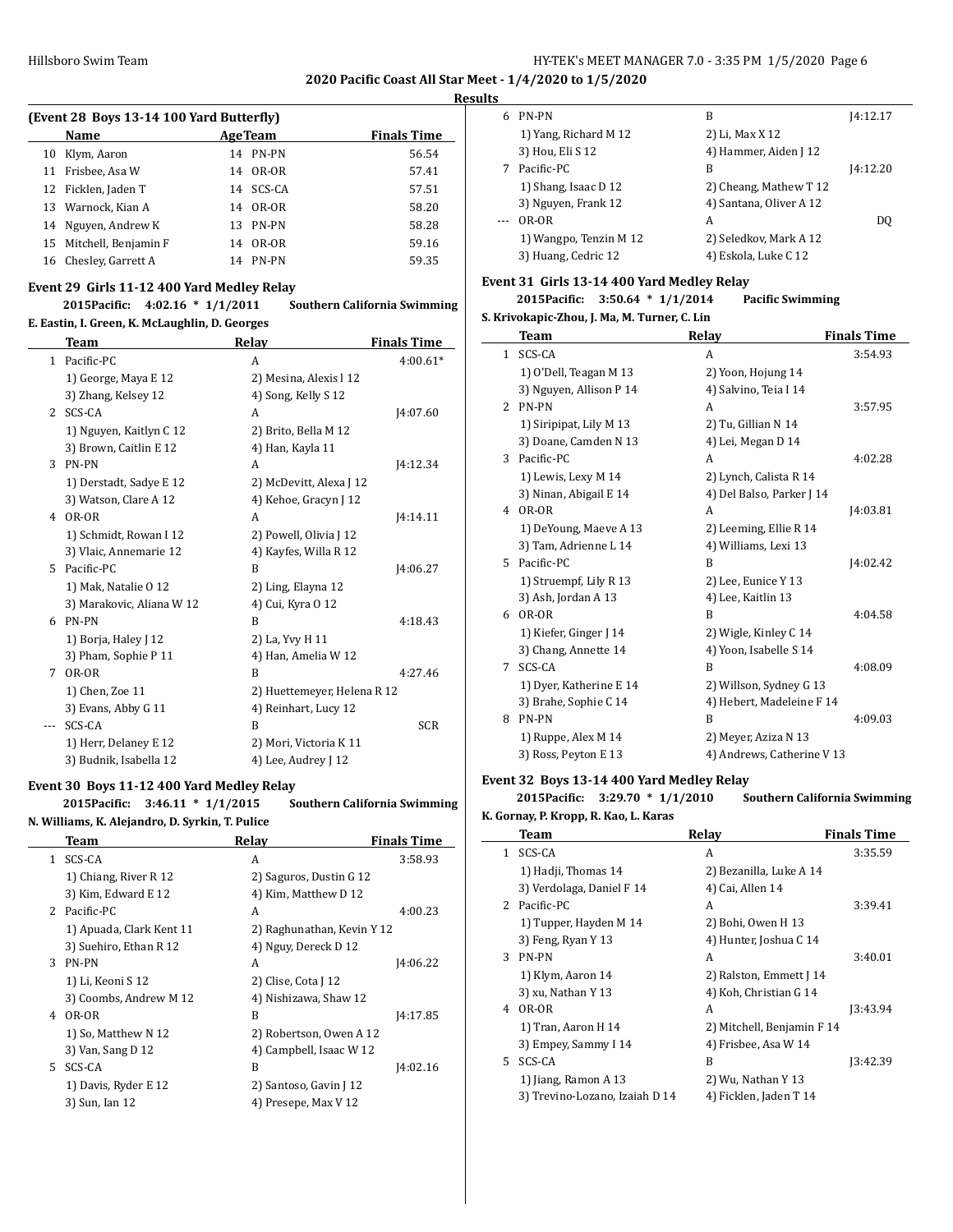#### **Results**

|   | (Event 32 Boys 13-14 400 Yard Medley Relay) |                        |                    |  |  |
|---|---------------------------------------------|------------------------|--------------------|--|--|
|   | Team                                        | Relay                  | <b>Finals Time</b> |  |  |
| 6 | Pacific-PC                                  | B                      | 3:46.10            |  |  |
|   | 1) Swiggett, Luke J 14                      | 2) Balva, Arthur B 14  |                    |  |  |
|   | 3) Tsang, Jonathan C 14                     | 4) Caples, Devyn S 13  |                    |  |  |
| 7 | PN-PN                                       | B                      | 3:46.63            |  |  |
|   | 1) Zhang, Alvin 14                          | 2) Pak, Ryan M 14      |                    |  |  |
|   | 3) Chesley, Garrett A 14                    | 4) Nguyen, Andrew K 13 |                    |  |  |
| 8 | OR-OR                                       | B                      | 3:56.47            |  |  |
|   | 1) Sexton, Matthew S 13                     | 2) Cheng, Brandon D 14 |                    |  |  |
|   | 3) Warnock, Kian A 14                       | 4) Ostrom, Makalu L 14 |                    |  |  |

### **Event 33 Girls 11-12 200 Yard Medley Relay**

|               | $1:50.21 * 1/1/2011$<br>2015Pacific:        | <b>Pacific Swimming</b>   |                    |  |  |  |
|---------------|---------------------------------------------|---------------------------|--------------------|--|--|--|
|               | K. Panopio, L. McCormack, C. Murphy, M. Lee |                           |                    |  |  |  |
|               | Team                                        | Relay                     | <b>Finals Time</b> |  |  |  |
| 1             | Pacific-PC                                  | A                         | 1:50.95            |  |  |  |
|               | 1) George, Maya E 12                        | 2) Mesina, Alexis l 12    |                    |  |  |  |
|               | 3) Cui, Kyra 0 12                           | 4) Song, Kelly S 12       |                    |  |  |  |
| $\mathcal{L}$ | PN-PN                                       | A                         | 1:53.64            |  |  |  |
|               | 1) Borja, Haley J 12                        | 2) Kehoe, Gracyn J 12     |                    |  |  |  |
|               | 3) Pham, Sophie P 11                        | 4) Han, Amelia W 12       |                    |  |  |  |
| 3             | SCS-CA                                      | A                         | 1:54.34            |  |  |  |
|               | 1) Herr, Delaney E 12                       | 2) Nguyen, Kaitlyn C 12   |                    |  |  |  |
|               | 3) Budnik, Isabella 12                      | 4) Han, Kayla 11          |                    |  |  |  |
| 4             | OR-OR                                       | A                         | 11:54.49           |  |  |  |
|               | 1) Schmidt, Rowan I 12                      | 2) Powell, Olivia J 12    |                    |  |  |  |
|               | 3) Vlaic, Annemarie 12                      | 4) Kayfes, Willa R 12     |                    |  |  |  |
| 5.            | Pacific-PC                                  | B                         | [1:51.13]          |  |  |  |
|               | 1) Mak, Natalie O 12                        | 2) Ling, Elayna 12        |                    |  |  |  |
|               | 3) Zhang, Kelsey 12                         | 4) Marakovic, Aliana W 12 |                    |  |  |  |
| 6             | PN-PN                                       | B                         | 1:57.75            |  |  |  |
|               | 1) Derstadt, Sadye E 12                     | 2) La, Yvy H 11           |                    |  |  |  |
|               | 3) Watson, Clare A 12                       | 4) McDevitt, Alexa J 12   |                    |  |  |  |
| 7             | OR-OR                                       | B                         | 1:59.19            |  |  |  |
|               | 1) Huettemeyer, Helena R 12                 | 2) Reinhart, Lucy 12      |                    |  |  |  |
|               | 3) Chen, Zoe 11                             | 4) Evans, Abby G 11       |                    |  |  |  |
|               | SCS-CA                                      | B                         | <b>SCR</b>         |  |  |  |

#### **Event 34 Boys 11-12 200 Yard Medley Relay**

### **2015Pacific: 1:45.18 \* 1/1/2015 Pacific Swimming E. Lewczyk, A. Pascual, A. Huang, J. Culetu**

|              | Team                     | Relay                      | <b>Finals Time</b> |
|--------------|--------------------------|----------------------------|--------------------|
| $\mathbf{1}$ | SCS-CA                   | A                          | 1:47.57            |
|              | 1) Kim, Edward E 12      | 2) Saguros, Dustin G 12    |                    |
|              | 3) Sun, Ian 12           | 4) Chiang, River R 12      |                    |
|              | 2 Pacific-PC             | A                          | 1:47.84            |
|              | 1) Apuada, Clark Kent 11 | 2) Raghunathan, Kevin Y 12 |                    |
|              | 3) Nguyen, Frank 12      | 4) Nguy, Dereck D 12       |                    |
| 3            | PN-PN                    | A                          | 11:51.39           |
|              | 1) Li, Keoni S 12        | 2) Clise, Cota J 12        |                    |
|              | 3) Coombs, Andrew M 12   | 4) Nishizawa, Shaw 12      |                    |
| 4            | OR-OR                    | A                          | 11:53.08           |
|              | 1) Huang, Cedric 12      | 2) Robertson, Owen A 12    |                    |
|              | 3) Wangpo, Tenzin M 12   | 4) Van, Sang D 12          |                    |
| 5.           | SCS-CA                   | B                          | [1:48.90           |
|              | 1) Davis, Ryder E 12     | 2) Santoso, Gavin J 12     |                    |
|              | 3) Presepe, Max V 12     | 4) Kim, Matthew D 12       |                    |
|              |                          |                            |                    |

| 6 | Pacific-PC              | В                      | 1:53.93 |
|---|-------------------------|------------------------|---------|
|   | 1) Shang, Isaac D 12    | 2) Cheang, Mathew T 12 |         |
|   | 3) Santana, Oliver A 12 | 4) Suehiro, Ethan R 12 |         |
|   | PN-PN                   | В                      | 1:54.25 |
|   | 1) Yang, Richard M 12   | 2) Li, Max X 12        |         |
|   | 3) Hou, Eli S 12        | 4) Hammer, Aiden J 12  |         |
| 8 | OR-OR                   | B                      | 1:57.16 |
|   | 1) Campbell, Isaac W 12 | 2) Seledkov, Mark A 12 |         |
|   | 3) Eskola, Luke C 12    | 4) So, Matthew N 12    |         |

### **Event 35 Girls 13-14 200 Yard Medley Relay**

#### **2015Pacific: 1:45.20 \* 1/1/2014 Pacific Swimming**

### **S. Krivokapic-Zhou, J. Ma, M. Turner, C. Lin**

|    | Team                      | Relay                      | <b>Finals Time</b> |
|----|---------------------------|----------------------------|--------------------|
|    | 1 PN-PN                   | A                          | 1:47.33            |
|    | 1) Siripipat, Lily M 13   | 2) Tu, Gillian N 14        |                    |
|    | 3) Doane, Camden N 13     | 4) Lei, Megan D 14         |                    |
| 2  | SCS-CA                    | A                          | 1:47.44            |
|    | 1) O'Dell, Teagan M 13    | 2) Yoon, Hojung 14         |                    |
|    | 3) Nguyen, Allison P 14   | 4) Salvino, Teia I 14      |                    |
| 3  | Pacific-PC                | A                          | 1:49.50            |
|    | 1) Ash, Jordan A 13       | 2) Lynch, Calista R 14     |                    |
|    | 3) Ninan, Abigail E 14    | 4) Struempf, Lily R 13     |                    |
| 4  | OR-OR                     | A                          | 1:50.99            |
|    | 1) DeYoung, Maeve A 13    | 2) Leeming, Ellie R 14     |                    |
|    | 3) Tam, Adrienne L 14     | 4) Williams, Lexi 13       |                    |
| 5. | OR-OR                     | B                          | 1:51.05            |
|    | 1) Kiefer, Ginger J 14    | 2) Wigle, Kinley C 14      |                    |
|    | 3) Yoon, Isabelle S 14    | 4) Chang, Annette 14       |                    |
| 6  | PN-PN                     | B                          | 1:52.09            |
|    | 1) Ruppe, Alex M 14       | 2) Meyer, Aziza N 13       |                    |
|    | 3) Ross, Peyton E 13      | 4) Andrews, Catherine V 13 |                    |
| 7  | Pacific-PC                | B                          | 1:52.66            |
|    | 1) Lewis, Lexy M 14       | 2) Lee, Eunice Y 13        |                    |
|    | 3) Del Balso, Parker J 14 | 4) Lee, Kaitlin 13         |                    |
| 8  | SCS-CA                    | B                          | 1:53.18            |
|    | 1) Dyer, Katherine E 14   | 2) Willson, Sydney G 13    |                    |
|    | 3) Brahe, Sophie C 14     | 4) Hebert, Madeleine F 14  |                    |

#### **Event 36 Boys 13-14 200 Yard Medley Relay**

#### **2015Pacific: 1:37.02 \* 1/1/2011 Pacific Swimming**

#### **A. Liang, C. Ogren, J. Lynch, C. Burrill**

|                | Team                           | Relay                      | <b>Finals Time</b> |
|----------------|--------------------------------|----------------------------|--------------------|
| 1              | SCS-CA                         | A                          | 1:38.30            |
|                | 1) Hadji, Thomas 14            | 2) Bezanilla, Luke A 14    |                    |
|                | 3) Verdolaga, Daniel F 14      | 4) Cai, Allen 14           |                    |
| $\overline{2}$ | PN-PN                          | A                          | 1:39.68            |
|                | 1) Klym, Aaron 14              | 2) Koh, Christian G 14     |                    |
|                | 3) xu, Nathan Y 13             | 4) Ralston, Emmett J 14    |                    |
| 3              | Pacific-PC                     | A                          | 1:40.40            |
|                | 1) Tupper, Hayden M 14         | 2) Caples, Devyn S 13      |                    |
|                | 3) Balva, Arthur B 14          | 4) Hunter, Joshua C 14     |                    |
| 4              | OR-OR                          | A                          | 11:41.34           |
|                | 1) Tran, Aaron H 14            | 2) Mitchell, Benjamin F 14 |                    |
|                | 3) Empey, Sammy I 14           | 4) Warnock, Kian A 14      |                    |
| 5.             | SCS-CA                         | R                          | 1:40.66            |
|                | 1) Jiang, Ramon A 13           | 2) Wu, Nathan Y 13         |                    |
|                | 3) Trevino-Lozano, Izaiah D 14 | 4) Ficklen, Jaden T 14     |                    |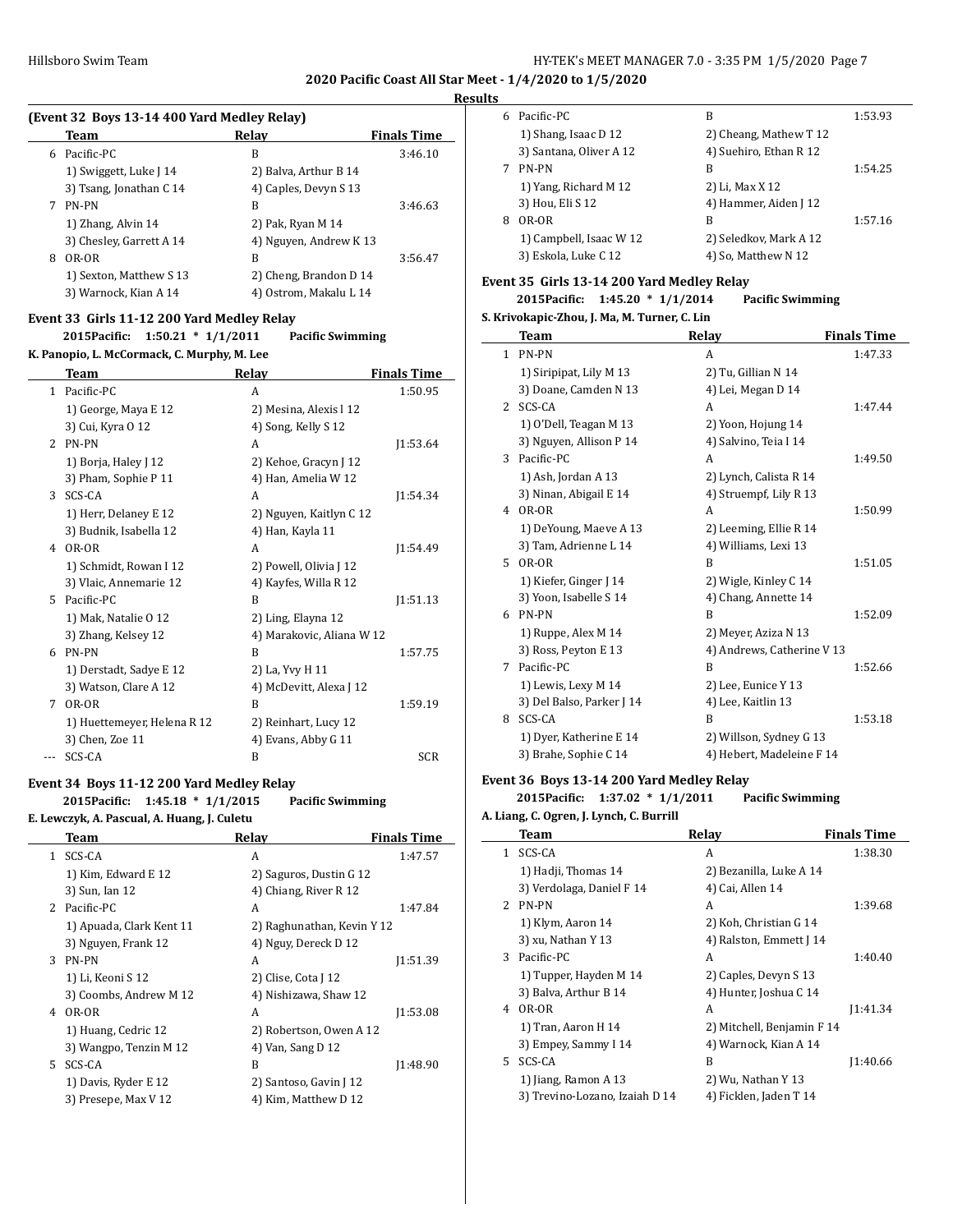### **Results**

|   | (Event 36 Boys 13-14 200 Yard Medley Relay) |                         |                    |  |  |  |
|---|---------------------------------------------|-------------------------|--------------------|--|--|--|
|   | Team                                        | Relay                   | <b>Finals Time</b> |  |  |  |
| 6 | Pacific-PC                                  | В                       | 1:41.55            |  |  |  |
|   | 1) Swiggett, Luke J 14                      | 2) Bohi, Owen H 13      |                    |  |  |  |
|   | 3) Feng, Ryan Y 13                          | 4) Tsang, Jonathan C 14 |                    |  |  |  |
|   | PN-PN                                       | В                       | 1:44.69            |  |  |  |
|   | 1) Zhang, Alvin 14                          | 2) Pak, Ryan M 14       |                    |  |  |  |
|   | 3) Chesley, Garrett A 14                    | 4) Nguyen, Andrew K 13  |                    |  |  |  |
|   | OR-OR                                       | B                       | DO.                |  |  |  |
|   | 1) Ostrom, Makalu L 14                      | 2) Cheng, Brandon D 14  |                    |  |  |  |
|   | 3) Sexton, Matthew S 13                     | 4) Frisbee, Asa W 14    |                    |  |  |  |

### **Event 37 Girls 11-12 200 Yard Freestyle**

| 2015Pacific:        |    | Alexandra Gabor |                                                                        |
|---------------------|----|-----------------|------------------------------------------------------------------------|
| Name                |    |                 | Finals Time                                                            |
| Han, Kayla          |    | SCS-CA          | 1:56.12                                                                |
| Zhang, Kelsey       | 12 | Pacific-PC      | 1:56.80                                                                |
| Vlaic, Annemarie    | 12 | OR-OR           | 1:57.20                                                                |
| Song, Kelly S       | 12 | Pacific-PC      | 1:57.27                                                                |
| McDevitt, Alexa J   | 12 | PN-PN           | 1:57.87                                                                |
| Brito, Bella M      | 12 | SCS-CA          | 1:58.73                                                                |
| Marakovic, Aliana W | 12 | Pacific-PC      | 1:58.76                                                                |
| Powell, Olivia J    | 12 | OR-OR           | 1:58.82                                                                |
| Kehoe, Gracyn J     | 12 | PN-PN           | 1:59.95                                                                |
| Budnik, Isabella    |    |                 | 2:00.05                                                                |
| George, Maya E      | 12 | Pacific-PC      | 2:00.19                                                                |
| Han, Amelia W       | 12 | <b>PN-PN</b>    | 2:03.75                                                                |
| Reinhart, Lucy      | 12 | OR-OR           | 2:05.85                                                                |
| Watson, Clare A     | 12 | PN-PN           | 2:06.07                                                                |
| Kayfes, Willa R     | 12 | OR-OR           | 2:09.59                                                                |
| Lee, Audrey J       |    |                 | <b>SCR</b>                                                             |
|                     |    |                 | $1:54.95 * 1/8/2006$<br><b>AgeTeam</b><br>11<br>12 SCS-CA<br>12 SCS-CA |

### **Event 38 Boys 11-12 200 Yard Freestyle**

 $\overline{\phantom{0}}$ 

### **2015Pacific: 1:48.94 \* 1/8/2006 Bob Hwang**

|    | Name                 |    | <b>AgeTeam</b> | <b>Finals Time</b> |
|----|----------------------|----|----------------|--------------------|
| 1  | Kim, Matthew D       |    | 12 SCS-CA      | 1:53.06            |
| 2  | Wangpo, Tenzin M     | 12 | OR-OR          | 1:55.28            |
| 3  | Hammer, Aiden J      | 12 | PN-PN          | 1:56.32            |
| 4  | Chiang, River R      | 12 | SCS-CA         | 1:56.48            |
| 5  | Presepe, Max V       | 12 | SCS-CA         | 1:58.90            |
| 6  | Raghunathan, Kevin Y | 12 | Pacific-PC     | 1:59.29            |
| 7  | Li, Keoni S          | 12 | PN-PN          | 1:59.94            |
| 8  | Nguy, Dereck D       | 12 | Pacific-PC     | 2:00.08            |
| 9  | Li, Max X            | 12 | PN-PN          | 2:01.20            |
| 10 | Clise, Cota J        | 12 | PN-PN          | 2:01.43            |
| 11 | Eskola, Luke C       | 12 | OR-OR          | 2:02.39            |
| 12 | Santoso, Gavin J     | 12 | SCS-CA         | 2:03.01            |
| 13 | Campbell, Isaac W    | 12 | OR-OR          | 2:05.48            |
| 14 | Cheang, Mathew T     | 12 | Pacific-PC     | 2:06.06            |
| 15 | Shang, Isaac D       | 12 | Pacific-PC     | 2:06.11            |
|    | Seledkov, Mark A     | 12 | OR-OR          | NS                 |

### **Event 39 Girls 13-14 200 Yard Freestyle**

| 2015 Pacific: 1:48.39 * 1/7/2017 | <b>Ella Ristic</b> |                    |
|----------------------------------|--------------------|--------------------|
| <b>Name</b>                      | <b>Age Team</b>    | <b>Finals Time</b> |
| 1 Brahe, Sophie C                | 14 SCS-CA          | 1:56.04            |
| *2 Struempf, Lily R              | 13 Pacific-PC      | 1:56.06            |
| *2 Salvino, Teia I               | 14 SCS-CA          | 1:56.06            |
| 4 Ash, Jordan A                  | 13 Pacific-PC      | 1:56.12            |

|    | 5 Doane. Camden N       | 13 PN-PN      | 1:56.86 |
|----|-------------------------|---------------|---------|
| 6  | Del Balso, Parker J     | 14 Pacific-PC | 1:57.11 |
|    | 7 Yoon. Isabelle S      | 14 OR-OR      | 1:57.21 |
| 8  | Lewis, Lexy M           | 14 Pacific-PC | 1:57.32 |
| 9  | Hebert, Madeleine F     | 14 SCS-CA     | 1:57.81 |
|    | 10 Willson, Sydney G    | 13 SCS-CA     | 1:58.11 |
|    | 11 Lei, Megan D         | 14 PN-PN      | 1:59.83 |
|    | 12 Leeming, Ellie R     | 14 OR-OR      | 2:02.73 |
|    | 13 Andrews, Catherine V | 13 PN-PN      | 2:03.12 |
|    | *14 Williams, Lexi      | 13 OR-OR      | 2:03.34 |
|    | *14 DeYoung, Maeve A    | 13 OR-OR      | 2:03.34 |
| 16 | - Tu. Gillian N         | 14 PN-PN      | 2:06.79 |

### **Event 40 Boys 13-14 200 Yard Freestyle**

### **2015Pacific: 1:41.95 \* 1/8/2011 Edward Kim**

|    | Name                     |    | <b>AgeTeam</b> | <b>Finals Time</b> |
|----|--------------------------|----|----------------|--------------------|
| 1  | Cai, Allen               |    | 14 SCS-CA      | 1:42.36            |
| 2  | Ficklen, Jaden T         | 14 | SCS-CA         | 1:46.68            |
| 3  | Feng, Ryan Y             | 13 | Pacific-PC     | 1:47.76            |
| 4  | Empey, Sammy I           | 14 | OR-OR          | 1:47.81            |
| 5  | Hunter, Joshua C         | 14 | Pacific-PC     | 1:48.57            |
| 6  | Hadji, Thomas            | 14 | SCS-CA         | 1:48.58            |
| 7  | Trevino-Lozano, Izaiah D | 14 | SCS-CA         | 1:48.61            |
| 8  | Balva, Arthur B          | 14 | Pacific-PC     | 1:49.33            |
| 9  | Frisbee, Asa W           | 14 | OR-OR          | 1:50.03            |
| 10 | Warnock, Kian A          | 14 | OR-OR          | 1:51.32            |
| 11 | Sexton, Matthew S        | 13 | OR-OR          | 1:51.88            |
| 12 | Tsang, Jonathan C        | 14 | Pacific-PC     | 1:51.98            |
| 13 | Chesley, Garrett A       | 14 | PN-PN          | 1:52.86            |
| 14 | Pak, Ryan M              | 14 | PN-PN          | 1:54.25            |
| 15 | Ralston, Emmett J        | 14 | PN-PN          | 1:54.97            |
| 16 | Zhang, Alvin             | 14 | PN-PN          | 1:57.42            |
|    |                          |    |                |                    |

#### **Event 41 Girls 11-12 50 Yard Breaststroke**

| 2015Pacific: |  | $30.81 * 1/10/2009$ | Heidi Poppe |  |
|--------------|--|---------------------|-------------|--|
|              |  |                     |             |  |

|    | Name              |    | <b>AgeTeam</b> | <b>Finals Time</b> |
|----|-------------------|----|----------------|--------------------|
| 1  | Powell, Olivia J  | 12 | OR-OR          | 31.99              |
| 2  | Brito, Bella M    | 12 | SCS-CA         | 32.04              |
| 3  | Mesina, Alexis l  | 12 | Pacific-PC     | 32.06              |
| 4  | Cui, Kyra O       | 12 | Pacific-PC     | 32.33              |
| 5  | Ling, Elayna      | 12 | Pacific-PC     | 32.67              |
| 6  | Nguyen, Kaitlyn C | 12 | SCS-CA         | 33.03              |
| 7  | Derstadt, Sadye E | 12 | PN-PN          | 33.06              |
| 8  | Kayfes, Willa R   | 12 | OR-OR          | 33.36              |
| 9  | Mori, Victoria K  | 11 | SCS-CA         | 33.85              |
| 10 | La, Yvy H         | 11 | PN-PN          | 33.99              |
| 11 | Reinhart, Lucy    | 12 | OR-OR          | 34.02              |
| 12 | Borja, Haley J    | 12 | PN-PN          | 34.13              |
| 13 | Mak, Natalie O    | 12 | Pacific-PC     | 34.24              |
| 14 | Chen, Zoe         | 11 | OR-OR          | 34.31              |
| 15 | Pham, Sophie P    | 11 | <b>PN-PN</b>   | 34.84              |
| 16 | Herr, Delaney E   | 12 | SCS-CA         | 35.02              |

#### **Event 42 Boys 11-12 50 Yard Breaststroke**

 $\overline{a}$ 

### **2015Pacific: 29.32 \* 1/7/2017 Tona Zinn**

| Name                   | <b>AgeTeam</b> | <b>Finals Time</b> |
|------------------------|----------------|--------------------|
| 1 Santoso, Gavin J     | 12 SCS-CA      | 30.23              |
| 2 Raghunathan, Kevin Y | 12 Pacific-PC  | 30.38              |
| 3 Saguros, Dustin G    | 12 SCS-CA      | 30.64              |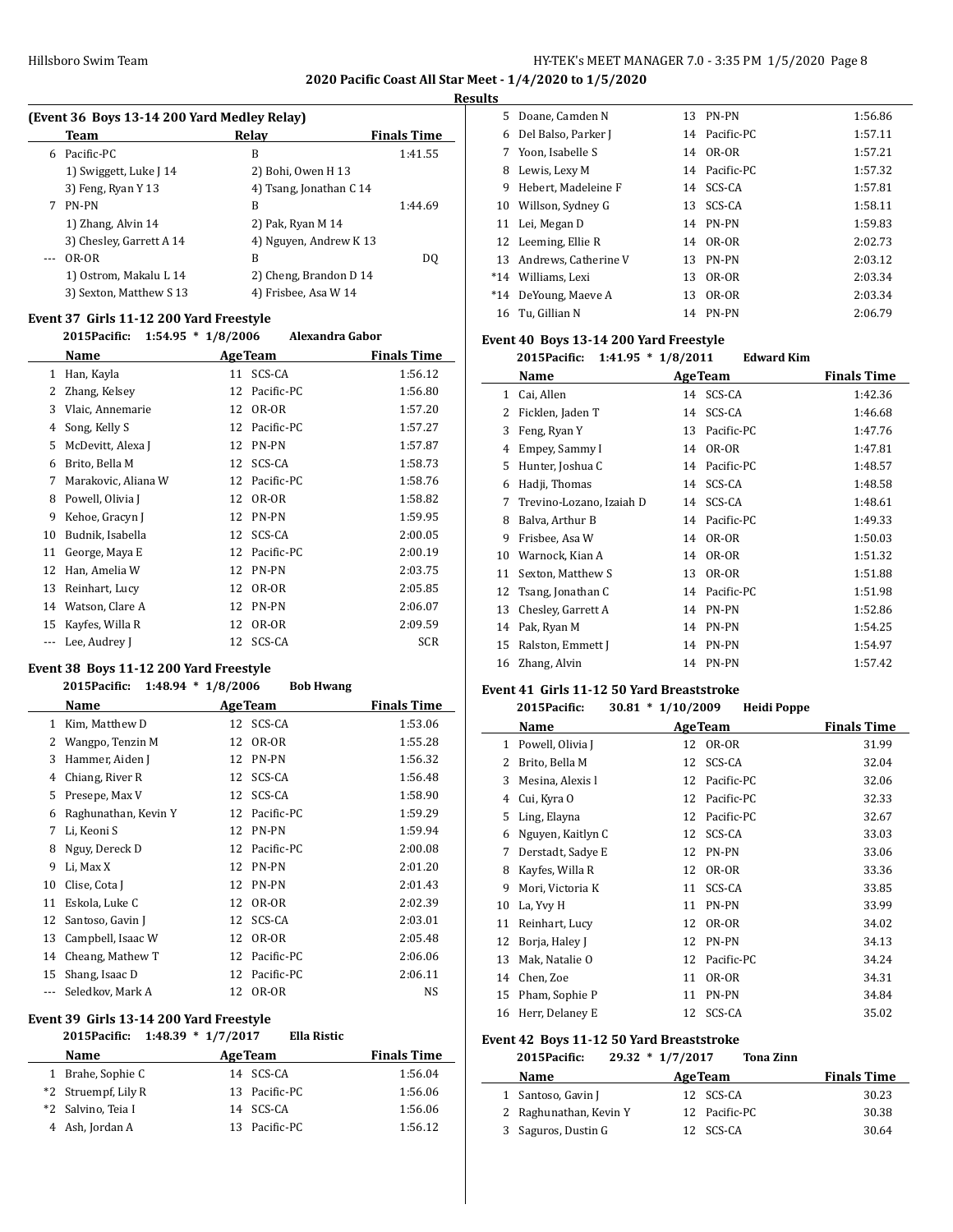$\overline{a}$ 

#### **Results**

|                               | (Event 42 Boys 11-12 50 Yard Breaststroke)     |
|-------------------------------|------------------------------------------------|
| $\mathbf{M}$ and $\mathbf{A}$ | $\mathbf{A}$ and $\mathbf{B}$ and $\mathbf{B}$ |

|    | Name              |    | <b>AgeTeam</b> | <b>Finals Time</b> |
|----|-------------------|----|----------------|--------------------|
| 4  | Nguyen, Frank     |    | 12 Pacific-PC  | 31.50              |
| 5. | Sun, Ian          | 12 | SCS-CA         | 31.73              |
| 6  | Santana, Oliver A |    | 12 Pacific-PC  | 31.99              |
| 7  | Robertson, Owen A |    | 12 OR-OR       | 32.51              |
| 8  | Li, Max X         |    | 12 PN-PN       | 32.68              |
| 9  | Davis, Ryder E    | 12 | SCS-CA         | 32.87              |
| 10 | Cheang, Mathew T  |    | 12 Pacific-PC  | 32.97              |
| 11 | Clise, Cota J     |    | 12 PN-PN       | 33.06              |
| 12 | Seledkov, Mark A  | 12 | OR-OR          | 33.37              |
| 13 | Eskola, Luke C    |    | 12 OR-OR       | 33.64              |
| 14 | Huang, Cedric     | 12 | OR-OR          | 34.23              |
| 15 | Yang, Richard M   | 12 | PN-PN          | 34.28              |
| 16 | Hou. Eli S        |    | 12 PN-PN       | 35.23              |
|    |                   |    |                |                    |

### **Event 43 Girls 13-14 100 Yard Breaststroke**

### **2015Pacific: 1:04.04 \* 1/10/2009 Genevieve Bradford**

|              | Name              |    | <b>Age Team</b> | <b>Finals Time</b> |
|--------------|-------------------|----|-----------------|--------------------|
| $\mathbf{1}$ | Tu, Gillian N     | 14 | PN-PN           | 1:07.17            |
| 2            | Wigle, Kinley C   | 14 | OR-OR           | 1:08.41            |
| 3            | Yoon, Hojung      | 14 | SCS-CA          | 1:08.73            |
| 4            | Leeming, Ellie R  | 14 | OR-OR           | 1:08.77            |
| 5            | Willson, Sydney G | 13 | SCS-CA          | 1:09.13            |
| 6            | Lee, Eunice Y     | 13 | Pacific-PC      | 1:10.09            |
| 7            | Lynch, Calista R  | 14 | Pacific-PC      | 1:10.20            |
| 8            | Lee, Kaitlin      | 13 | Pacific-PC      | 1:10.85            |
| 9            | Tam, Adrienne L   | 14 | OR-OR           | 1:11.10            |
| 10           | Ruppe, Alex M     | 14 | PN-PN           | 1:11.37            |
| 11           | Lewis, Lexy M     | 14 | Pacific-PC      | 1:12.04            |
| 12           | Nguyen, Allison P | 14 | SCS-CA          | 1:12.47            |
| 13           | Yoon, Isabelle S  | 14 | OR-OR           | 1:12.63            |
| 14           | Meyer, Aziza N    | 13 | PN-PN           | 1:12.86            |
| 15           | Siripipat, Lily M | 13 | PN-PN           | 1:13.33            |
| 16           | Dyer, Katherine E | 14 | SCS-CA          | 1:14.48            |
|              | Ninan, Abigail E  | 14 | Pacific-PC      | <b>SCR</b>         |

### **Event 44 Boys 13-14 100 Yard Breaststroke**

|              | 2015Pacific:         | $58.22 * 1/8/2011$ |                | <b>Curtis Ogren</b> |                    |  |
|--------------|----------------------|--------------------|----------------|---------------------|--------------------|--|
|              | Name                 |                    | <b>AgeTeam</b> |                     | <b>Finals Time</b> |  |
| $\mathbf{1}$ | Bezanilla, Luke A    |                    | 14 SCS-CA      |                     | 59.62              |  |
| 2            | Koh, Christian G     | 14                 | PN-PN          |                     | 1:00.17            |  |
| 3            | Verdolaga, Daniel F  | 14                 | SCS-CA         |                     | 1:01.52            |  |
| 4            | Wu, Nathan Y         | 13                 | SCS-CA         |                     | 1:02.08            |  |
| 5            | Ralston, Emmett J    | 14                 | PN-PN          |                     | 1:02.38            |  |
| 6            | Bohi, Owen H         | 13                 | Pacific-PC     |                     | 1:02.42            |  |
| 7            | Pak, Ryan M          | 14                 | PN-PN          |                     | 1:03.64            |  |
| 8            | Balva, Arthur B      |                    | 14 Pacific-PC  |                     | 1:05.02            |  |
| 9            | Swiggett, Luke J     |                    | 14 Pacific-PC  |                     | 1:05.91            |  |
| 10           | Nguyen, Andrew K     | 13                 | <b>PN-PN</b>   |                     | 1:06.19            |  |
| 11           | Cheng, Brandon D     | 14                 | OR-OR          |                     | 1:06.61            |  |
| 12           | Mitchell, Benjamin F | 14                 | OR-OR          |                     | 1:06.77            |  |
| 13           | Ostrom, Makalu L     | 14                 | OR-OR          |                     | 1:07.07            |  |
| 14           | Tupper, Hayden M     |                    | 14 Pacific-PC  |                     | 1:07.90            |  |
| 15           | Sexton, Matthew S    | 13                 | OR-OR          |                     | 1:08.10            |  |
|              |                      |                    |                |                     |                    |  |

| Event 45 Girls 11-12 100 Yard Butterfly |                       |                    |                    |                    |  |
|-----------------------------------------|-----------------------|--------------------|--------------------|--------------------|--|
|                                         | 2015Pacific:          | $57.91 * 1/7/2017$ | <b>Fay Lustria</b> |                    |  |
|                                         | Name                  |                    | <b>AgeTeam</b>     | <b>Finals Time</b> |  |
| $\mathbf{1}$                            | Zhang, Kelsey         | 12                 | Pacific-PC         | 58.78              |  |
| 2                                       | Vlaic, Annemarie      | 12                 | OR-OR              | 58.91              |  |
| 3                                       | Song, Kelly S         | 12                 | Pacific-PC         | 59.11              |  |
| 4                                       | Brown, Caitlin E      | 12                 | SCS-CA             | 59.75              |  |
| 5                                       | Marakovic, Aliana W   | 12                 | Pacific-PC         | 1:00.84            |  |
| 6                                       | Mori, Victoria K      | 11                 | SCS-CA             | 1:01.43            |  |
| 7                                       | Schmidt, Rowan I      | 12                 | OR-OR              | 1:02.68            |  |
| 8                                       | Brito, Bella M        | 12                 | SCS-CA             | 1:02.84            |  |
| 9                                       | Cui, Kyra O           | 12                 | Pacific-PC         | 1:03.35            |  |
| 10                                      | Pham, Sophie P        | 11                 | PN-PN              | 1:03.62            |  |
| 11                                      | Watson, Clare A       | 12                 | PN-PN              | 1:04.08            |  |
| 12                                      | La, Yvy H             | 11                 | PN-PN              | 1:05.36            |  |
| 13                                      | Evans, Abby G         | 11                 | OR-OR              | 1:06.32            |  |
| 14                                      | Huettemeyer, Helena R | 12                 | OR-OR              | 1:07.21            |  |
| 15                                      | McDevitt, Alexa J     | 12                 | <b>PN-PN</b>       | 1:07.56            |  |
| ---                                     | Lee, Audrey J         | 12                 | SCS-CA             | <b>NS</b>          |  |
|                                         |                       |                    |                    |                    |  |

### **Event 46 Boys 11-12 100 Yard Butterfly**

|       | 2015Pacific:      | $54.07 * 1/10/2015$<br><b>Andy Huang</b> |                    |
|-------|-------------------|------------------------------------------|--------------------|
|       | Name              | <b>AgeTeam</b>                           | <b>Finals Time</b> |
| 1     | Kim, Edward E     | SCS-CA<br>12                             | 56.60              |
| 2     | Coombs, Andrew M  | PN-PN<br>12                              | 57.95              |
| 3     | Sun, Ian          | SCS-CA<br>12                             | 58.46              |
| 4     | Presepe, Max V    | SCS-CA<br>12                             | 58.87              |
| 5     | Nguy, Dereck D    | Pacific-PC<br>12                         | 59.25              |
| 6     | Saguros, Dustin G | SCS-CA<br>12                             | 59.34              |
| 7     | Nishizawa, Shaw   | PN-PN<br>12                              | 1:00.56            |
| 8     | Li, Keoni S       | <b>PN-PN</b><br>12                       | 1:01.13            |
| 9     | Nguyen, Frank     | Pacific-PC<br>12                         | 1:01.42            |
| 10    | So, Matthew N     | OR-OR<br>12                              | 1:01.48            |
| 11    | Suehiro, Ethan R  | Pacific-PC<br>12                         | 1:01.67            |
| 12    | Huang, Cedric     | OR-OR<br>12                              | 1:01.68            |
| 13    | Hammer, Aiden J   | <b>PN-PN</b><br>12                       | 1:01.83            |
| $*14$ | Van, Sang D       | OR-OR<br>12                              | 1:03.42            |
| $*14$ | Shang, Isaac D    | Pacific-PC<br>12                         | 1:03.42            |
| ---   | Robertson, Owen A | OR-OR<br>12                              | DQ                 |

#### **Event 47 Girls 13-14 200 Yard Butterfly**

#### **2015Pacific: 2:01.53 \* 1/10/2009 Jasmine Tosky**

|    | Name                |    | <b>AgeTeam</b> | <b>Finals Time</b> |
|----|---------------------|----|----------------|--------------------|
| 1  | Ninan, Abigail E    |    | 14 Pacific-PC  | 2:03.91            |
| 2  | Brahe, Sophie C     | 14 | SCS-CA         | 2:08.48            |
| 3  | Tam, Adrienne L     | 14 | OR-OR          | 2:09.37            |
| 4  | Struempf, Lily R    | 13 | Pacific-PC     | 2:11.79            |
| 5. | Ross, Peyton E      | 13 | PN-PN          | 2:13.14            |
| *6 | Del Balso, Parker J | 14 | Pacific-PC     | 2:13.51            |
| *6 | Yoon, Hojung        | 14 | SCS-CA         | 2:13.51            |
| 8  | Lee, Eunice Y       | 13 | Pacific-PC     | 2:13.70            |
| 9  | Lei, Megan D        | 14 | <b>PN-PN</b>   | 2:14.06            |
| 10 | Doane, Camden N     | 13 | PN-PN          | 2:15.43            |
| 11 | Nguyen, Allison P   | 14 | SCS-CA         | 2:17.03            |
| 12 | Hebert, Madeleine F | 14 | SCS-CA         | 2:18.45            |
| 13 | Yoon, Isabelle S    | 14 | OR-OR          | 2:18.69            |
| 14 | Chang, Annette      | 14 | OR-OR          | 2:23.71            |
| 15 | Meyer, Aziza N      | 13 | <b>PN-PN</b>   | 2:26.47            |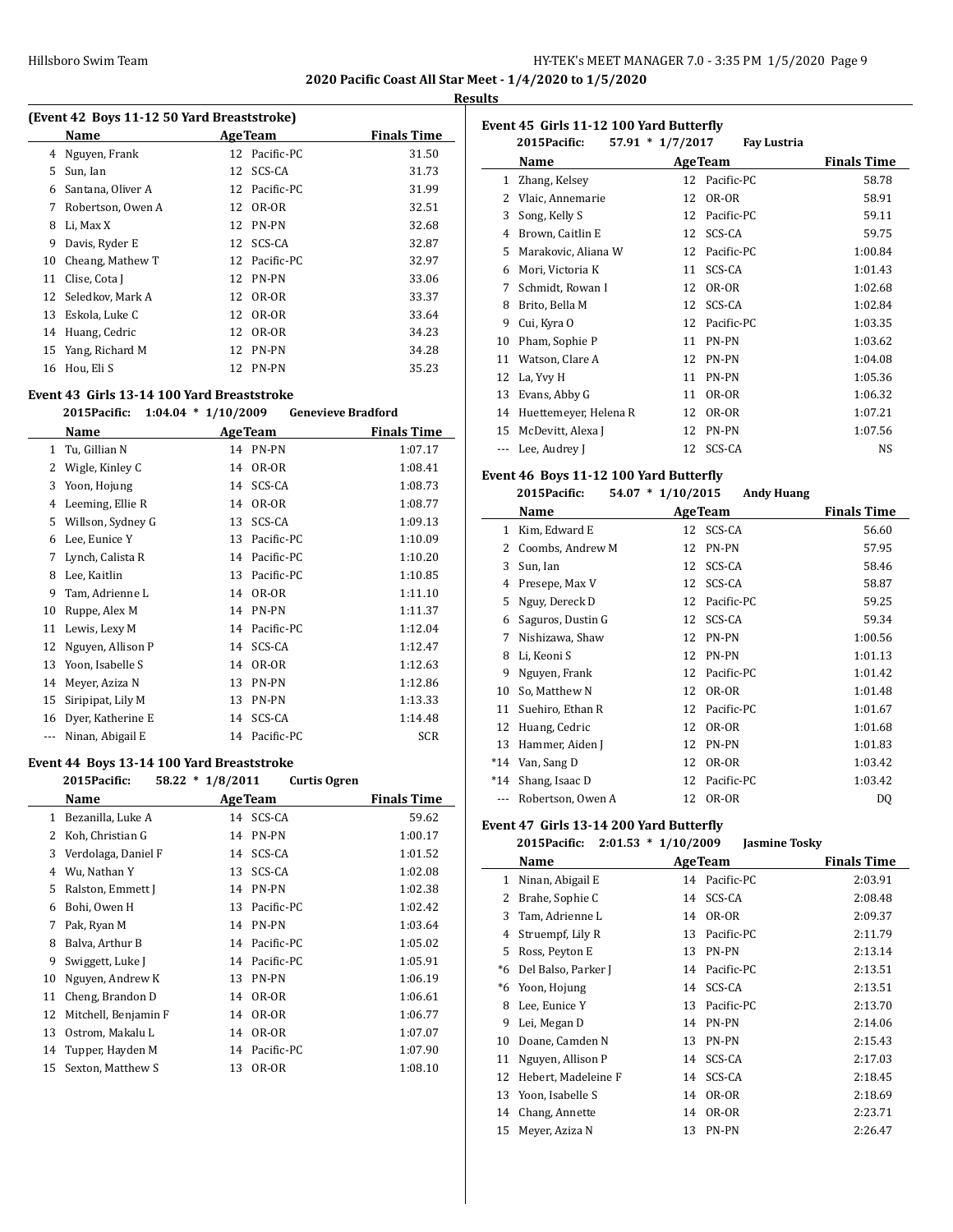--- Nguyen, Frank 12 Pacific-PC DO

**2020 Pacific Coast All Star Meet - 1/4/2020 to 1/5/2020**

### **Results**

|              | (Event 47 Girls 13-14 200 Yard Butterfly) |                                           |                    |  |  |  |
|--------------|-------------------------------------------|-------------------------------------------|--------------------|--|--|--|
|              | Name                                      | <b>AgeTeam</b>                            | <b>Finals Time</b> |  |  |  |
|              | 16 Wigle, Kinley C                        | OR-OR<br>14                               | 2:30.42            |  |  |  |
|              | Event 48 Boys 13-14 200 Yard Butterfly    |                                           |                    |  |  |  |
|              | 2015Pacific:                              | $1:53.66 * 1/12/2008$<br><b>Bob Hwang</b> |                    |  |  |  |
|              | Name                                      | <b>AgeTeam</b>                            | <b>Finals Time</b> |  |  |  |
| $\mathbf{1}$ | Trevino-Lozano, Izaiah D                  | 14 SCS-CA                                 | 1:56.75            |  |  |  |
| 2            | Verdolaga, Daniel F                       | SCS-CA<br>14                              | 1:59.00            |  |  |  |
| 3            | Feng, Ryan Y                              | Pacific-PC<br>13                          | 1:59.55            |  |  |  |
| 4            | Jiang, Ramon A                            | SCS-CA<br>13                              | 1:59.78            |  |  |  |
| 5            | Caples, Devyn S                           | Pacific-PC<br>13                          | 2:01.51            |  |  |  |
| 6            | Balva, Arthur B                           | Pacific-PC<br>14                          | 2:02.83            |  |  |  |
| 7            | Chesley, Garrett A                        | PN-PN<br>14                               | 2:03.99            |  |  |  |
| 8            | xu, Nathan Y                              | PN-PN<br>13                               | 2:05.17            |  |  |  |
| 9            | Klym, Aaron                               | PN-PN<br>14                               | 2:06.23            |  |  |  |
| 10           | Empey, Sammy I                            | OR-OR<br>14                               | 2:10.03            |  |  |  |
| 11           | Nguyen, Andrew K                          | PN-PN<br>13                               | 2:10.29            |  |  |  |
| 12           | Mitchell, Benjamin F                      | OR-OR<br>14                               | 2:13.26            |  |  |  |
| 13           | Warnock, Kian A                           | OR-OR<br>14                               | 2:13.63            |  |  |  |
| 14           | Cheng, Brandon D                          | OR-OR<br>14                               | 2:20.38            |  |  |  |
|              | Tsang, Jonathan C                         | Pacific-PC<br>14                          | DQ                 |  |  |  |

# **Event 49 Girls 11-12 50 Yard Backstroke**

### **2015Pacific: 27.03 \* 1/9/2010 Ella Eastin**

|    | Name                  |    | <b>Age Team</b> | <b>Finals Time</b> |
|----|-----------------------|----|-----------------|--------------------|
| 1  | Borja, Haley J        |    | 12 PN-PN        | 28.15              |
| 2  | Mak, Natalie O        | 12 | Pacific-PC      | 28.49              |
| 3  | George, Maya E        | 12 | Pacific-PC      | 28.67              |
| 4  | Brown, Caitlin E      |    | 12 SCS-CA       | 29.31              |
| 5. | Schmidt, Rowan I      | 12 | OR-OR           | 29.32              |
| 6  | Nguyen, Kaitlyn C     | 12 | SCS-CA          | 29.33              |
| 7  | Herr, Delaney E       | 12 | SCS-CA          | 29.40              |
| 8  | Derstadt, Sadye E     | 12 | PN-PN           | 29.56              |
| 9  | Budnik, Isabella      | 12 | SCS-CA          | 29.72              |
| 10 | Pham, Sophie P        | 11 | PN-PN           | 30.07              |
| 11 | Han, Amelia W         | 12 | PN-PN           | 30.48              |
| 12 | Ling, Elayna          | 12 | Pacific-PC      | 30.51              |
| 13 | Huettemeyer, Helena R | 12 | OR-OR           | 30.83              |
| 14 | Chen, Zoe             | 11 | OR-OR           | 31.23              |
| 15 | Evans, Abby G         | 11 | OR-OR           | 32.61              |

### **Event 50 Boys 11-12 50 Yard Backstroke**

# **2015Pacific: 24.26 \* 1/7/2017 Ronald Dalmacio Name Age Team Finals Time**

| 1  | Wangpo, Tenzin M   |    | 12 OR-OR      | 27.11 |
|----|--------------------|----|---------------|-------|
| 2  | Kim, Edward E      |    | 12 SCS-CA     | 27.48 |
| 3  | Coombs, Andrew M   |    | 12 PN-PN      | 28.33 |
| 4  | Chiang, River R    |    | 12 SCS-CA     | 28.58 |
| 5  | Apuada, Clark Kent | 11 | Pacific-PC    | 28.60 |
| 6  | Nishizawa, Shaw    |    | 12 PN-PN      | 28.78 |
| 7  | Davis, Ryder E     |    | 12 SCS-CA     | 29.02 |
| 8  | So, Matthew N      |    | 12 OR-OR      | 29.36 |
| 9  | Hou, Eli S         |    | 12 PN-PN      | 29.51 |
| 10 | Shang, Isaac D     |    | 12 Pacific-PC | 29.59 |
| 11 | Suehiro, Ethan R   |    | 12 Pacific-PC | 29.88 |
| 12 | Van, Sang D        | 12 | OR-OR         | 30.08 |
| 13 | Yang, Richard M    |    | 12 PN-PN      | 30.12 |
| 14 | Campbell, Isaac W  |    | 12 OR-OR      | 30.44 |

|    | Event 51 Girls 13-14 100 Yard Backstroke |                                         |                    |
|----|------------------------------------------|-----------------------------------------|--------------------|
|    | 2015Pacific:                             | 54.69 * 1/7/2017<br><b>Tea Laughlin</b> |                    |
|    | Name                                     | <b>AgeTeam</b>                          | <b>Finals Time</b> |
| 1  | O'Dell, Teagan M                         | SCS-CA<br>13                            | 56.62              |
| 2  | DeYoung, Maeve A                         | OR-OR<br>13                             | 57.32              |
| 3  | Kiefer, Ginger J                         | OR-OR<br>14                             | 58.72              |
| 4  | Salvino, Teia I                          | SCS-CA<br>14                            | 59.91              |
| 5  | Ruppe, Alex M                            | PN-PN<br>14                             | 1:00.56            |
| 6  | Siripipat, Lily M                        | 13<br>PN-PN                             | 1:01.10            |
| 7  | Del Balso, Parker J                      | Pacific-PC<br>14                        | 1:02.06            |
| 8  | Dyer, Katherine E                        | SCS-CA<br>14                            | 1:02.47            |
| 9  | Chang, Annette                           | OR-OR<br>14                             | 1:02.49            |
| 10 | Ross, Peyton E                           | PN-PN<br>13                             | 1:02.50            |
| 11 | Ash, Jordan A                            | Pacific-PC<br>13                        | 1:02.62            |
| 12 | Andrews, Catherine V                     | PN-PN<br>13                             | 1:02.96            |
| 13 | Ninan, Abigail E                         | Pacific-PC<br>14                        | 1:03.06            |
| 14 | Lee, Kaitlin                             | Pacific-PC<br>13                        | 1:03.74            |
| 15 | Brahe, Sophie C                          | SCS-CA<br>14                            | 1:04.76            |
| 16 | Williams, Lexi                           | OR-OR<br>13                             | 1:08.15            |
|    | Lewis, Lexy M                            | Pacific-PC<br>14                        | <b>SCR</b>         |
|    |                                          |                                         |                    |

# **Event 52 Boys 13-14 100 Yard Backstroke**

| 2015Pacific:      |                  |                                         |
|-------------------|------------------|-----------------------------------------|
| Name              | <b>AgeTeam</b>   | <b>Finals Time</b>                      |
| Cai, Allen        | 14 SCS-CA        | 52.54                                   |
| Hadji, Thomas     | SCS-CA<br>14     | 54.59                                   |
| Tran, Aaron H     | OR-OR<br>14      | 54.64                                   |
| Koh, Christian G  | PN-PN<br>14      | 55.55                                   |
| Ostrom, Makalu L  | OR-OR<br>14      | 55.61                                   |
| Tupper, Hayden M  | Pacific-PC<br>14 | 55.94                                   |
| Bohi, Owen H      | Pacific-PC<br>13 | 56.05                                   |
| Swiggett, Luke J  | Pacific-PC<br>14 | 56.27                                   |
| Wu, Nathan Y      | SCS-CA<br>13     | 56.52                                   |
| Klym, Aaron       | PN-PN<br>14      | 56.64                                   |
| Frisbee, Asa W    | OR-OR<br>14      | 56.81                                   |
| Sexton, Matthew S | OR-OR<br>13      | 57.33                                   |
| Ficklen, Jaden T  | SCS-CA<br>14     | 57.70                                   |
| Nguyen, Andrew K  | PN-PN<br>13      | 58.66                                   |
| xu, Nathan Y      | PN-PN<br>13      | 58.75                                   |
| Hunter, Joshua C  | Pacific-PC<br>14 | DQ                                      |
|                   |                  | $51.46 * 1/8/2011$<br><b>Edward Kim</b> |

### **Event 53 Girls 11-12 200 Yard IM**

#### **2015Pacific: 2:08.54 \* 1/8/2011 Chloe Isleta**

|              | Name              | <b>AgeTeam</b> |               | <b>Finals Time</b> |
|--------------|-------------------|----------------|---------------|--------------------|
| 1            | Han, Kayla        | 11             | SCS-CA        | 2:10.49            |
| $\mathbf{2}$ | Song, Kelly S     |                | 12 Pacific-PC | 2:12.13            |
| 3            | Zhang, Kelsev     |                | 12 Pacific-PC | 2:14.87            |
| 4            | Derstadt, Sadye E | 12             | <b>PN-PN</b>  | 2:15.37            |
| 5.           | Mesina, Alexis l  |                | 12 Pacific-PC | 2:15.66            |
| 6            | McDevitt, Alexa J | 12             | PN-PN         | 2:15.68            |
| 7            | Vlaic, Annemarie  | 12             | OR-OR         | 2:16.27            |
| 8            | Kehoe, Gracyn J   | 12             | PN-PN         | 2:16.49            |
| 9            | Mori, Victoria K  | 11             | SCS-CA        | 2:16.98            |
| 10           | George, Maya E    | 12             | Pacific-PC    | 2:17.17            |
| 11           | La, Yvy H         | 11             | PN-PN         | 2:17.95            |
| 12           | Powell, Olivia J  | 12             | OR-OR         | 2:18.50            |
| 13           | Budnik, Isabella  | 12             | SCS-CA        | 2:19.75            |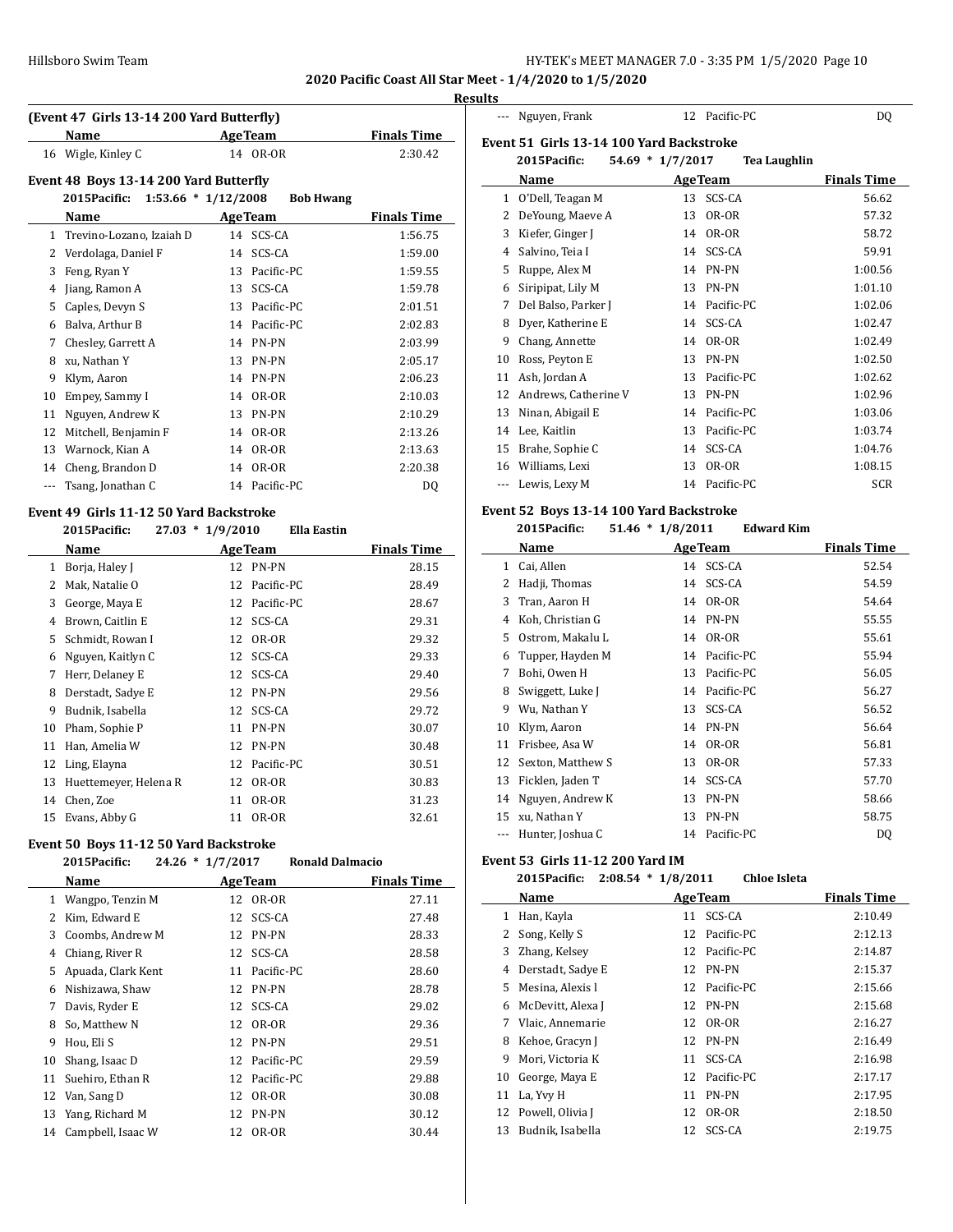**2020 Pacific Coast All Star Meet - 1/4/2020 to 1/5/2020**

#### **Results**

 $\overline{\phantom{a}}$ 

| (Event 53 Girls 11-12 200 Yard IM) |                                        |                   |                    |  |  |
|------------------------------------|----------------------------------------|-------------------|--------------------|--|--|
|                                    | Name                                   | <b>AgeTeam</b>    | <b>Finals Time</b> |  |  |
| 14                                 | Nguyen, Kaitlyn C                      | 12 SCS-CA         | 2:20.86            |  |  |
| 15                                 | Chen, Zoe                              | OR-OR<br>11       | 2:24.26            |  |  |
| 16                                 | Evans, Abby G                          | OR-OR<br>11       | 2:26.27            |  |  |
|                                    | <b>Event 54 Boys 11-12 200 Yard IM</b> |                   |                    |  |  |
|                                    | 2015 Pacific: 2:02.41 * 1/10/2015      | <b>Andy Huang</b> |                    |  |  |
|                                    | Name                                   | <b>AgeTeam</b>    | <b>Finals Time</b> |  |  |
| $\mathbf{1}$                       | Kim, Matthew D                         | 12 SCS-CA         | 2:07.87            |  |  |
| 2                                  | Kim, Edward E                          | SCS-CA<br>12      | 2:09.23            |  |  |
| 3                                  | Li, Keoni S                            | PN-PN<br>12       | 2:11.55            |  |  |
| 4                                  | Sun, Ian                               | SCS-CA<br>12      | 2:12.80            |  |  |
| 5                                  | Raghunathan, Kevin Y                   | Pacific-PC<br>12  | 2:13.10            |  |  |
| 6                                  | Huang, Cedric                          | OR-OR<br>12       | 2:15.27            |  |  |
| 7                                  | Nishizawa, Shaw                        | 12<br>PN-PN       | 2:15.90            |  |  |
| 8                                  | Clise, Cota J                          | PN-PN<br>12       | 2:17.22            |  |  |
| 9                                  | Apuada, Clark Kent                     | Pacific-PC<br>11  | 2:17.76            |  |  |
| 10                                 | Eskola, Luke C                         | OR-OR<br>12       | 2:18.37            |  |  |
| 11                                 | Hammer, Aiden J                        | PN-PN<br>12       | 2:19.59            |  |  |
| 12                                 | Santana, Oliver A                      | Pacific-PC<br>12  | 2:20.22            |  |  |
| 13                                 | Cheang, Mathew T                       | Pacific-PC<br>12  | 2:20.38            |  |  |
| 14                                 | So, Matthew N                          | OR-OR<br>12       | 2:20.52            |  |  |
| 15                                 | Robertson, Owen A                      | OR-OR<br>12       | 2:23.63            |  |  |
| ---                                | Presepe, Max V                         | SCS-CA<br>12      | D <sub>0</sub>     |  |  |

# **Event 55 Girls 13-14 400 Yard IM**<br>2015 Parific 4:19.08  $*$  1/10/

|    | 2015 Pacific: 4:19.08 * 1/10/2009 |    | Jasmine Tosky   |                    |
|----|-----------------------------------|----|-----------------|--------------------|
|    | <b>Name</b>                       |    | <b>Age Team</b> | <b>Finals Time</b> |
| 1  | O'Dell, Teagan M                  |    | 13 SCS-CA       | 4:29.99            |
| 2  | Yoon, Hojung                      |    | 14 SCS-CA       | 4:31.59            |
| 3  | Lee, Kaitlin                      | 13 | Pacific-PC      | 4:39.64            |
| 4  | Leeming, Ellie R                  | 14 | OR-OR           | 4:40.34            |
| 5  | Doane, Camden N                   |    | 13 PN-PN        | 4:40.63            |
| 6  | Kiefer, Ginger J                  | 14 | OR-OR           | 4:41.21            |
| 7  | Lee, Eunice Y                     |    | 13 Pacific-PC   | 4:41.41            |
| 8  | Lewis, Lexy M                     |    | 14 Pacific-PC   | 4:42.94            |
| 9  | Tam, Adrienne L                   | 14 | OR-OR           | 4:43.57            |
| 10 | Ross, Peyton E                    |    | 13 PN-PN        | 4:43.98            |
| 11 | Lynch, Calista R                  |    | 14 Pacific-PC   | 4:45.33            |
| 12 | Wigle, Kinley C                   | 14 | OR-OR           | 4:45.94            |
| 13 | Ruppe, Alex M                     |    | 14 PN-PN        | 4:46.37            |
| 14 | Nguyen, Allison P                 |    | 14 SCS-CA       | 4:47.88            |
| 15 | Siripipat, Lily M                 | 13 | PN-PN           | 4:53.96            |
|    | Willson, Sydney G                 | 13 | SCS-CA          | DQ                 |
|    |                                   |    |                 |                    |

### **Event 56 Boys 13-14 400 Yard IM**

|    | $4:00.54 * 1/10/2015$<br>2015Pacific: |    | <b>Christopher Ihong</b> |                    |
|----|---------------------------------------|----|--------------------------|--------------------|
|    | Name                                  |    | <b>AgeTeam</b>           | <b>Finals Time</b> |
| 1  | Caples, Devyn S                       |    | 13 Pacific-PC            | 4:11.39            |
|    | Cai, Allen                            |    | 14 SCS-CA                | 4:13.26            |
| 3  | Verdolaga, Daniel F                   |    | 14 SCS-CA                | 4:14.88            |
| 4  | Jiang, Ramon A                        |    | 13 SCS-CA                | 4:18.49            |
|    | 5 Tsang, Jonathan C                   |    | 14 Pacific-PC            | 4:18.57            |
| 6  | Wu, Nathan Y                          |    | 13 SCS-CA                | 4:19.11            |
|    | Bohi. Owen H                          |    | 13 Pacific-PC            | 4:22.62            |
| 8  | Feng, Ryan Y                          |    | 13 Pacific-PC            | 4:25.42            |
| 9  | Ostrom, Makalu L                      | 14 | OR-OR                    | 4:25.52            |
| 10 | Tran, Aaron H                         | 14 | OR-OR                    | 4:26.55            |

|  | 11 Klym, Aaron          | 14 PN-PN | 4:33.05 |
|--|-------------------------|----------|---------|
|  | 12 Zhang, Alvin         | 14 PN-PN | 4:34.32 |
|  | 13 Chesley, Garrett A   | 14 PN-PN | 4:38.88 |
|  | 14 Mitchell, Benjamin F | 14 OR-OR | 4:43.92 |
|  | 15 Cheng, Brandon D     | 14 OR-OR | 4:46.39 |
|  | --- Pak, Ryan M         | 14 PN-PN | D0      |

# **Event 57 Girls 11-12 50 Yard Freestyle**

### **2015Pacific: 24.53 \* 1/5/2013 Elise Garcia**

|    | Name                  |    | <b>AgeTeam</b> | <b>Finals Time</b> |
|----|-----------------------|----|----------------|--------------------|
| 1  | Brown, Caitlin E      |    | 12 SCS-CA      | 25.44              |
| 2  | Herr, Delaney E       | 12 | SCS-CA         | 25.57              |
| 3  | Cui, Kyra O           | 12 | Pacific-PC     | 25.69              |
| 4  | Han, Kayla            | 11 | SCS-CA         | 25.70              |
| 5  | Marakovic, Aliana W   | 12 | Pacific-PC     | 25.78              |
| 6  | Kehoe, Gracyn J       | 12 | <b>PN-PN</b>   | 26.09              |
| 7  | Kayfes, Willa R       | 12 | OR-OR          | 26.23              |
| 8  | Borja, Haley J        | 12 | PN-PN          | 26.28              |
| 9  | Huettemeyer, Helena R | 12 | OR-OR          | 26.38              |
| 10 | Reinhart, Lucy        | 12 | OR-OR          | 26.66              |
| 11 | Mesina, Alexis l      | 12 | Pacific-PC     | 26.67              |
| 12 | Mak, Natalie O        | 12 | Pacific-PC     | 26.72              |
| 13 | Han, Amelia W         | 12 | PN-PN          | 27.00              |
| 14 | Watson, Clare A       | 12 | PN-PN          | 27.10              |
| 15 | Schmidt, Rowan I      | 12 | OR-OR          | 27.36              |
|    | Lee, Audrey J         | 12 | SCS-CA         | SCR                |
|    |                       |    |                |                    |

### **Event 58 Boys 11-12 50 Yard Freestyle**

|    | $22.27 * 1/7/2017$<br>2015Pacific: |    | <b>Ronald Dalmacio</b> |                    |
|----|------------------------------------|----|------------------------|--------------------|
|    | Name                               |    | <b>AgeTeam</b>         | <b>Finals Time</b> |
| 1  | Nguy, Dereck D                     |    | 12 Pacific-PC          | 24.19              |
| 2  | Apuada, Clark Kent                 | 11 | Pacific-PC             | 24.28              |
| 3  | Kim, Matthew D                     | 12 | SCS-CA                 | 24.35              |
| 4  | Coombs, Andrew M                   | 12 | PN-PN                  | 24.52              |
| 5  | Wangpo, Tenzin M                   | 12 | OR-OR                  | 24.56              |
| 6  | Santoso, Gavin J                   | 12 | SCS-CA                 | 24.68              |
| 7  | Chiang, River R                    | 12 | SCS-CA                 | 24.81              |
| 8  | Saguros, Dustin G                  | 12 | SCS-CA                 | 25.11              |
| 9  | Li, Max X                          | 12 | PN-PN                  | 25.62              |
| 10 | Suehiro, Ethan R                   | 12 | Pacific-PC             | 25.67              |
| 11 | Hou, Eli S                         | 12 | <b>PN-PN</b>           | 25.77              |
| 12 | Seledkov, Mark A                   | 12 | OR-OR                  | 25.97              |
| 13 | Santana, Oliver A                  | 12 | Pacific-PC             | 26.08              |
| 14 | Van, Sang D                        | 12 | OR-OR                  | 26.10              |
| 15 | Yang, Richard M                    | 12 | PN-PN                  | 26.33              |
| 16 | Campbell, Isaac W                  | 12 | OR-OR                  | 26.81              |

### **Event 59 Girls 13-14 50 Yard Freestyle**

|    | 2015Pacific:        | $23.60 * 1/9/2010$ |    |                | Linnea Mack |                    |
|----|---------------------|--------------------|----|----------------|-------------|--------------------|
|    | Name                |                    |    | <b>AgeTeam</b> |             | <b>Finals Time</b> |
|    | 1 O'Dell, Teagan M  |                    |    | 13 SCS-CA      |             | 23.84              |
|    | Salvino, Teia I     |                    |    | 14 SCS-CA      |             | 24.18              |
| 3  | Ninan, Abigail E    |                    |    | 14 Pacific-PC  |             | 24.81              |
|    | 4 Kiefer, Ginger J  |                    |    | 14 OR-OR       |             | 25.12              |
|    | 5 Struempf, Lily R  |                    |    | 13 Pacific-PC  |             | 25.19              |
| 6. | Ash, Jordan A       |                    |    | 13 Pacific-PC  |             | 25.32              |
| 7  | Hebert, Madeleine F |                    |    | 14 SCS-CA      |             | 25.38              |
| 8  | Tu. Gillian N       |                    | 14 | <b>PN-PN</b>   |             | 25.42              |
| 9  | Chang, Annette      |                    | 14 | OR-OR          |             | 25.47              |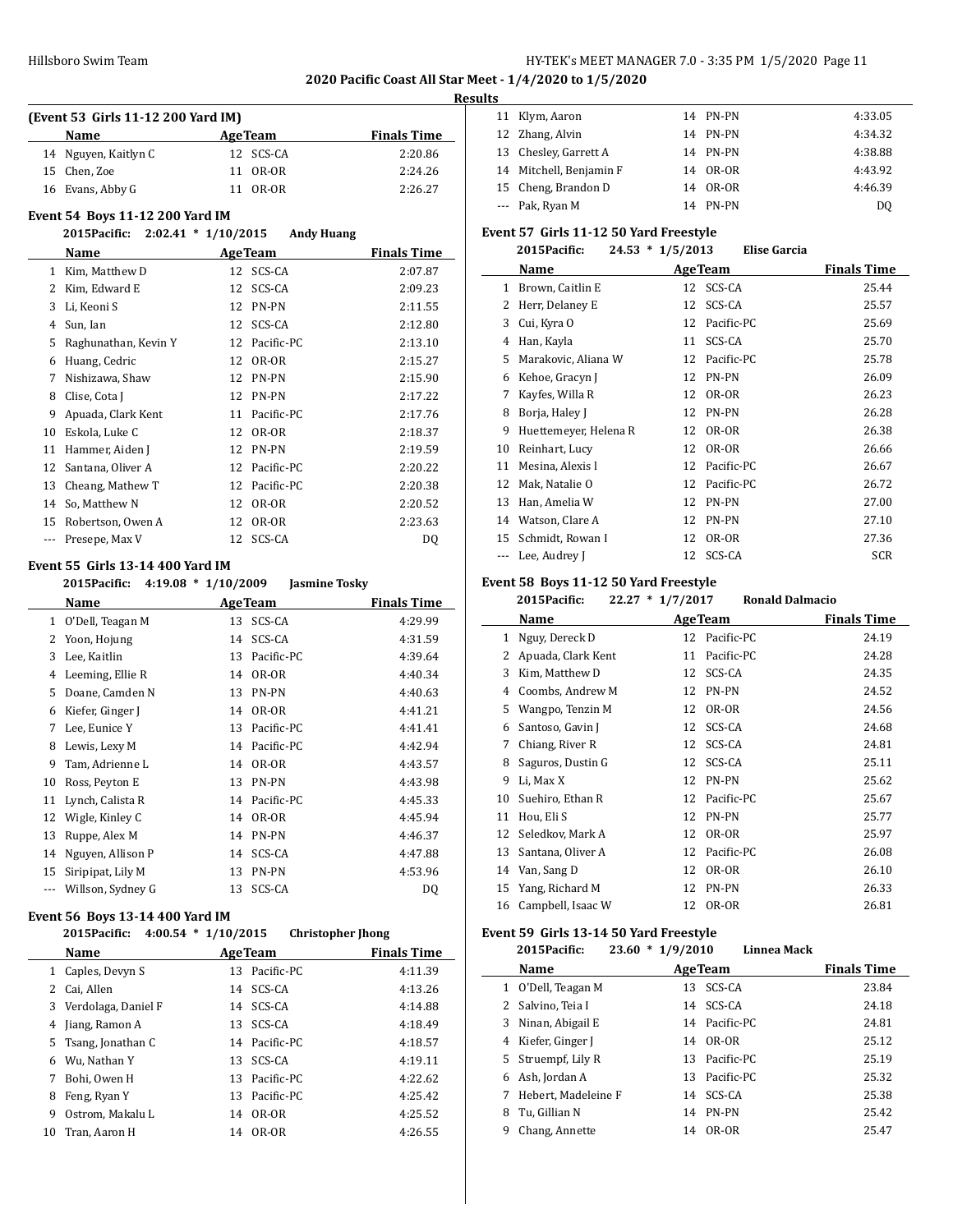$\overline{a}$ 

L,

**2020 Pacific Coast All Star Meet - 1/4/2020 to 1/5/2020**

#### **Results**

|    | (Event 59 Girls 13-14 50 Yard Freestyle) |     |                |                    |
|----|------------------------------------------|-----|----------------|--------------------|
|    | Name                                     |     | <b>AgeTeam</b> | <b>Finals Time</b> |
| 10 | Williams, Lexi                           | 13  | OR-OR          | 25.58              |
|    | 11 DeYoung, Maeve A                      |     | 13 OR-OR       | 25.64              |
|    | 12 Meyer, Aziza N                        |     | 13 PN-PN       | 25.77              |
|    | 13 Lei, Megan D                          |     | 14 PN-PN       | 25.80              |
|    | 14 Andrews, Catherine V                  | 13. | PN-PN          | 26.11              |
|    | 15 Dyer, Katherine E                     |     | 14 SCS-CA      | 26.12              |
|    | 16 Lynch, Calista R                      |     | 14 Pacific-PC  | 27.99              |

#### **Event 60 Boys 13-14 50 Yard Freestyle 2015Pacific: 21.07 \* 1/8/2011 Edward Kim**

|       | 2015Pacific:      | $21.07 * 1/8/2011$ |                 | Edward Kim |                    |
|-------|-------------------|--------------------|-----------------|------------|--------------------|
|       | Name              |                    | <b>Age Team</b> |            | <b>Finals Time</b> |
| 1     | Empey, Sammy I    |                    | 14 OR-OR        |            | 22.50              |
| 2     | Bezanilla, Luke A | 14                 | SCS-CA          |            | 22.51              |
| 3     | Hadji, Thomas     | 14                 | SCS-CA          |            | 22.60              |
| 4     | Jiang, Ramon A    | 13                 | SCS-CA          |            | 22.64              |
| 5     | Ficklen, Jaden T  | 14                 | SCS-CA          |            | 22.78              |
| 6     | Koh, Christian G  | 14                 | <b>PN-PN</b>    |            | 22.85              |
| 7     | Hunter, Joshua C  | 14                 | Pacific-PC      |            | 22.87              |
| 8     | Swiggett, Luke J  | 14                 | Pacific-PC      |            | 22.97              |
| 9     | Tran, Aaron H     | 14                 | OR-OR           |            | 23.04              |
| 10    | Warnock, Kian A   | 14                 | OR-OR           |            | 23.24              |
| 11    | Frisbee, Asa W    | 14                 | OR-OR           |            | 23.25              |
| $*12$ | Ralston, Emmett J | 14                 | <b>PN-PN</b>    |            | 23.35              |
| $*12$ | Tupper, Hayden M  | 14                 | Pacific-PC      |            | 23.35              |
| 14    | Zhang, Alvin      | 14                 | <b>PN-PN</b>    |            | 23.66              |
| 15    | xu, Nathan Y      | 13                 | PN-PN           |            | 23.72              |
| 16    | Caples, Devyn S   | 13                 | Pacific-PC      |            | 24.17              |

### **Event 61 Girls 11-12 400 Yard Freestyle Relay**

**2015Pacific: 3:35.94 \* 1/5/2010 Southern California Swimming**

### **D. Georges, C. Mykkanen, K. McLaughlin, E. Eastin**

|                | Team                        | Relay                     | <b>Finals Time</b> |
|----------------|-----------------------------|---------------------------|--------------------|
| 1              | Pacific-PC                  | A                         | 3:37.63            |
|                | 1) Song, Kelly S 12         | 2) Marakovic, Aliana W 12 |                    |
|                | 3) Zhang, Kelsey 12         | 4) Cui, Kyra 0 12         |                    |
| $\overline{2}$ | SCS-CA                      | A                         | 3:41.59            |
|                | 1) Brown, Caitlin E 12      | 2) Brito, Bella M 12      |                    |
|                | 3) Han, Kayla 11            | 4) Mori, Victoria K 11    |                    |
| 3              | PN-PN                       | A                         | 3:41.66            |
|                | 1) McDevitt, Alexa J 12     | 2) Kehoe, Gracyn J 12     |                    |
|                | 3) Borja, Haley J 12        | 4) Han, Amelia W 12       |                    |
| 4              | OR-OR                       | A                         | 3:47.12            |
|                | 1) Powell, Olivia J 12      | 2) Evans, Abby G 11       |                    |
|                | 3) Kayfes, Willa R 12       | 4) Vlaic, Annemarie 12    |                    |
| 5.             | Pacific-PC                  | B                         | 3:47.48            |
|                | 1) George, Maya E 12        | 2) Mak, Natalie O 12      |                    |
|                | 3) Ling, Elayna 12          | 4) Mesina, Alexis l 12    |                    |
| 6              | PN-PN                       | B                         | 3:47.95            |
|                | 1) La, Yvy H 11             | 2) Derstadt, Sadye E 12   |                    |
|                | 3) Watson, Clare A 12       | 4) Pham, Sophie P 11      |                    |
| 7              | OR-OR                       | B                         | 3:57.30            |
|                | 1) Huettemeyer, Helena R 12 | 2) Chen, Zoe 11           |                    |
|                | 3) Reinhart, Lucy 12        | 4) Schmidt, Rowan I 12    |                    |
|                | SCS-CA                      | B                         | <b>SCR</b>         |

# **Event 62 Boys 11-12 400 Yard Freestyle Relay**

**2015Pacific: 3:24.07 \* 1/1/2015 Pacific Swimming E. Lewczyk, C. Critzer, J. Culetu, A. Huang**

|              | <b>Team</b>                | Relay                   | <b>Finals Time</b> |
|--------------|----------------------------|-------------------------|--------------------|
| $\mathbf{1}$ | SCS-CA                     | A                       | 3:34.92            |
|              | 1) Kim, Matthew D 12       | 2) Santoso, Gavin J 12  |                    |
|              | 3) Sun, Ian 12             | 4) Chiang, River R 12   |                    |
|              | 2 Pacific-PC               | A                       | 3:37.09            |
|              | 1) Apuada, Clark Kent 11   | 2) Suehiro, Ethan R 12  |                    |
|              | 3) Raghunathan, Kevin Y 12 | 4) Nguy, Dereck D 12    |                    |
| 3            | PN-PN                      | A                       | 13:38.52           |
|              | 1) Li, Keoni S 12          | 2) Nishizawa, Shaw 12   |                    |
|              | 3) Hammer, Aiden J 12      | 4) Coombs, Andrew M 12  |                    |
| 4            | OR-OR                      | A                       | 13:45.60           |
|              | 1) Wangpo, Tenzin M 12     | 2) Eskola, Luke C 12    |                    |
|              | 3) Robertson, Owen A 12    | 4) Van, Sang D 12       |                    |
| 5.           | SCS-CA                     | B                       | <b>J3:37.80</b>    |
|              | 1) Saguros, Dustin G 12    | 2) Presepe, Max V 12    |                    |
|              | 3) Davis, Ryder E 12       | 4) Kim, Edward E 12     |                    |
|              | 6 PN-PN                    | B                       | 3:47.08            |
|              | 1) Li, Max X 12            | 2) Hou, Eli S 12        |                    |
|              | 3) Yang, Richard M 12      | 4) Clise, Cota J 12     |                    |
| 7            | OR-OR                      | B                       | 3:47.74            |
|              | 1) Campbell, Isaac W 12    | 2) So, Matthew N 12     |                    |
|              | 3) Seledkov, Mark A 12     | 4) Huang, Cedric 12     |                    |
| 8            | Pacific-PC                 | B                       | 3:47.99            |
|              | 1) Cheang, Mathew T 12     | 2) Shang, Isaac D 12    |                    |
|              | 3) Nguyen, Frank 12        | 4) Santana, Oliver A 12 |                    |

### **Event 63 Girls 13-14 400 Yard Freestyle Relay 2015Pacific: 3:29.99 \* 1/1/2014 Pacific Swimming**

# **S. Krivokapic-Zhou, C. Meier, C. Teng, C. Lin**

|                | Team                    | Relay                      | <b>Finals Time</b> |
|----------------|-------------------------|----------------------------|--------------------|
| $\mathbf{1}$   | SCS-CA                  | A                          | 3:31.41            |
|                | 1) O'Dell, Teagan M 13  | 2) Hebert, Madeleine F 14  |                    |
|                | 3) Yoon, Hojung 14      | 4) Salvino, Teia I 14      |                    |
| $\overline{2}$ | Pacific-PC              | A                          | 3:35.97            |
|                | 1) Struempf, Lily R 13  | 2) Del Balso, Parker J 14  |                    |
|                | 3) Ninan, Abigail E 14  | 4) Ash, Jordan A 13        |                    |
| 3              | OR-OR                   | A                          | 3:38.62            |
|                | 1) Chang, Annette 14    | 2) Yoon, Isabelle S 14     |                    |
|                | 3) Kiefer, Ginger J 14  | 4) Williams, Lexi 13       |                    |
| 4              | PN-PN                   | A                          | 3:39.14            |
|                | 1) Lei, Megan D 14      | 2) Andrews, Catherine V 13 |                    |
|                | 3) Doane, Camden N 13   | 4) Meyer, Aziza N 13       |                    |
| 5.             | PN-PN                   | B                          | 3:42.72            |
|                | 1) Ruppe, Alex M 14     | 2) Ross, Peyton E 13       |                    |
|                | 3) Siripipat, Lily M 13 | 4) Tu, Gillian N 14        |                    |
| 6              | SCS-CA                  | B                          | 3:42.75            |
|                | 1) Nguyen, Allison P 14 | 2) Dyer, Katherine E 14    |                    |
|                | 3) Willson, Sydney G 13 | 4) Brahe, Sophie C 14      |                    |
| 7              | Pacific-PC              | B                          | 3:46.69            |
|                | 1) Lee, Kaitlin 13      | 2) Lynch, Calista R 14     |                    |
|                | 3) Lee, Eunice Y 13     | 4) Lewis, Lexy M 14        |                    |
| 8              | OR-OR                   | B                          | 3:49.58            |
|                | 1) DeYoung, Maeve A 13  | 2) Leeming, Ellie R 14     |                    |
|                | 3) Wigle, Kinley C 14   | 4) Tam, Adrienne L 14      |                    |